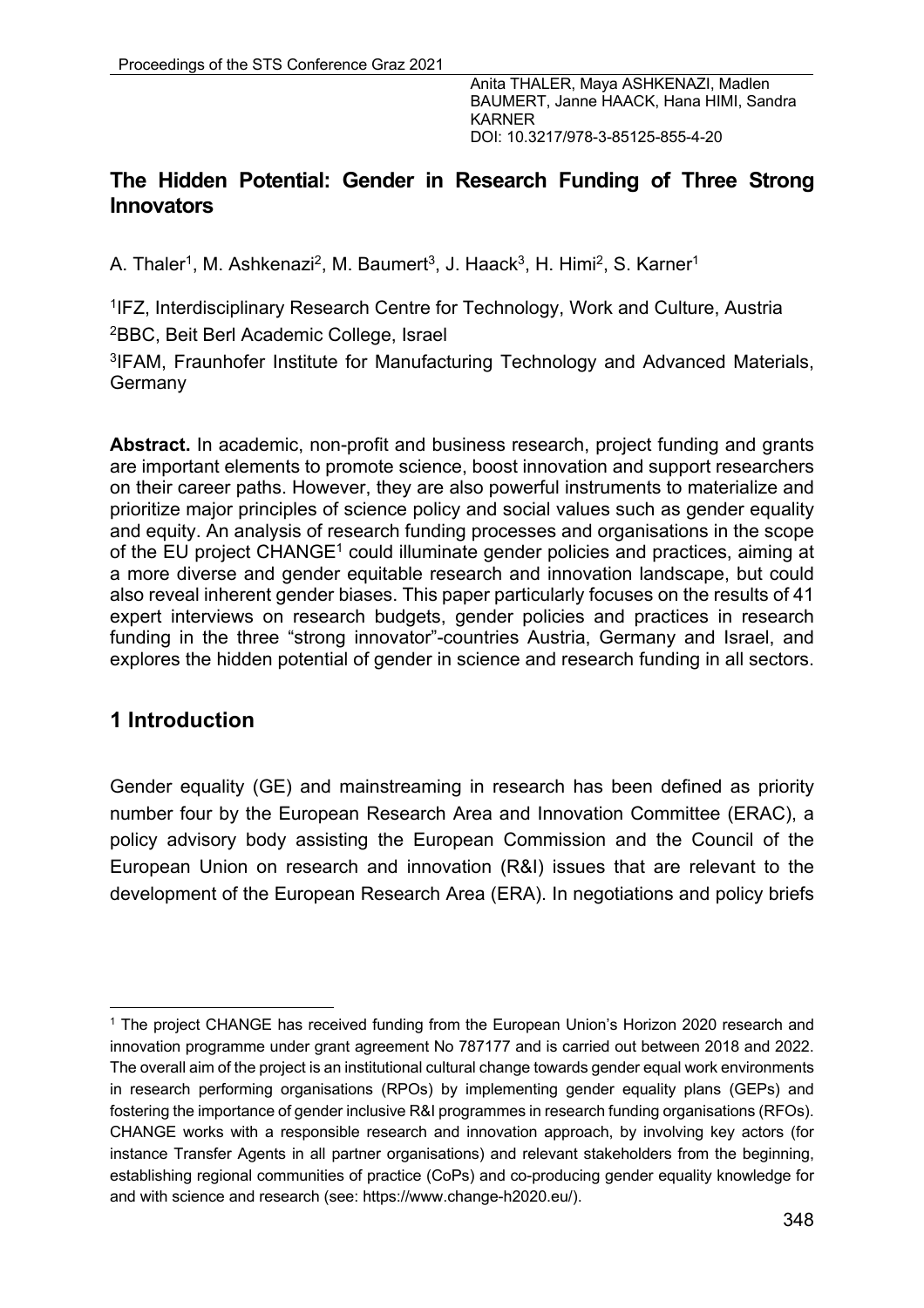it had been discussed how to tackle gender bias in research evaluation and maintain GE as a priority in the new funding programme Horizon Europe (ERAC 2018<sup>2</sup>, p. 16).

But how are these priorities and recommendations incorporated in national science policies and research funding programmes? Several EU GE related projects<sup>3</sup> discuss good practices and policies to mitigate gender gaps in research funding processes, from individual support instruments to organisational approaches such as gender mainstreaming (GM) to regional and national regulation. All practices seem relevant, and it has been suggested that a combination of several good practices addressed both to the individual and the structural levels might be effective (Benschop & Verloo, 2011), and that GE policies and legislation in government institutions are not enough there is a need to allocate resources for GM at both local and regional level (the Knesset, 2013).

However, little is the empirical evidence on how GE policymaking and strategies implementation actually works in practice of research funding. Of special interest are countries, which dedicate a relatively high budget to science and research: How well do they integrate gender equality and mainstreaming in their science policies and research funding practices? Are their good practices proved to be effective in terms of gender balance in research and innovation?

### **1.1 High Innovator Countries of CHANGE**

According to the Frascati Manual research and experimental development (R&D or R&I<sup>4</sup>) comprise creative and systematic work undertaken in order to increase the stock of knowledge and to devise new applications of available knowledge. Research activities are implemented and funded<sup>5</sup> in: business enterprise (BE), higher education (HE), governmental (GOV) or private non-profit (PNP; OECD, 2015). While industrial research (BE) is considered almost exclusively applied, academia (HE) is also involved with basic research (Almog & Almog, 2020).

As Austria, Germany and Israel<sup>6</sup> have higher research intensities than the EU average of 2.419% gross domestic expenditures on research and development as percentage of their nominal gross domestic product (GDP): Austria – 3.142%,

<sup>&</sup>lt;sup>2</sup> All included European policy documents and reports stem from 2018 4in order to have comparable data for the latest available "She Figures 2018", published by the European Commission in 2019.

<sup>&</sup>lt;sup>3</sup> See an elaborated list of GE related projects: https://www.change-h2020.eu/sister\_projects.php

<sup>4</sup> R&D and R&I are often used interchangeably – see the Forward chapter in the Frascati Manual (OECD 2015).

<sup>5</sup> Note that a certain sector can finance research implementation in another sector; For example, the BE or GOV sectors can fund research implementation in the HE sector.

<sup>&</sup>lt;sup>6</sup> Six countries are in the project CHANGE: Austria, Germany, Israel, Portugal, Slovakia and Slovenia (see all involved partners here: https://www.change-h2020.eu/team.php).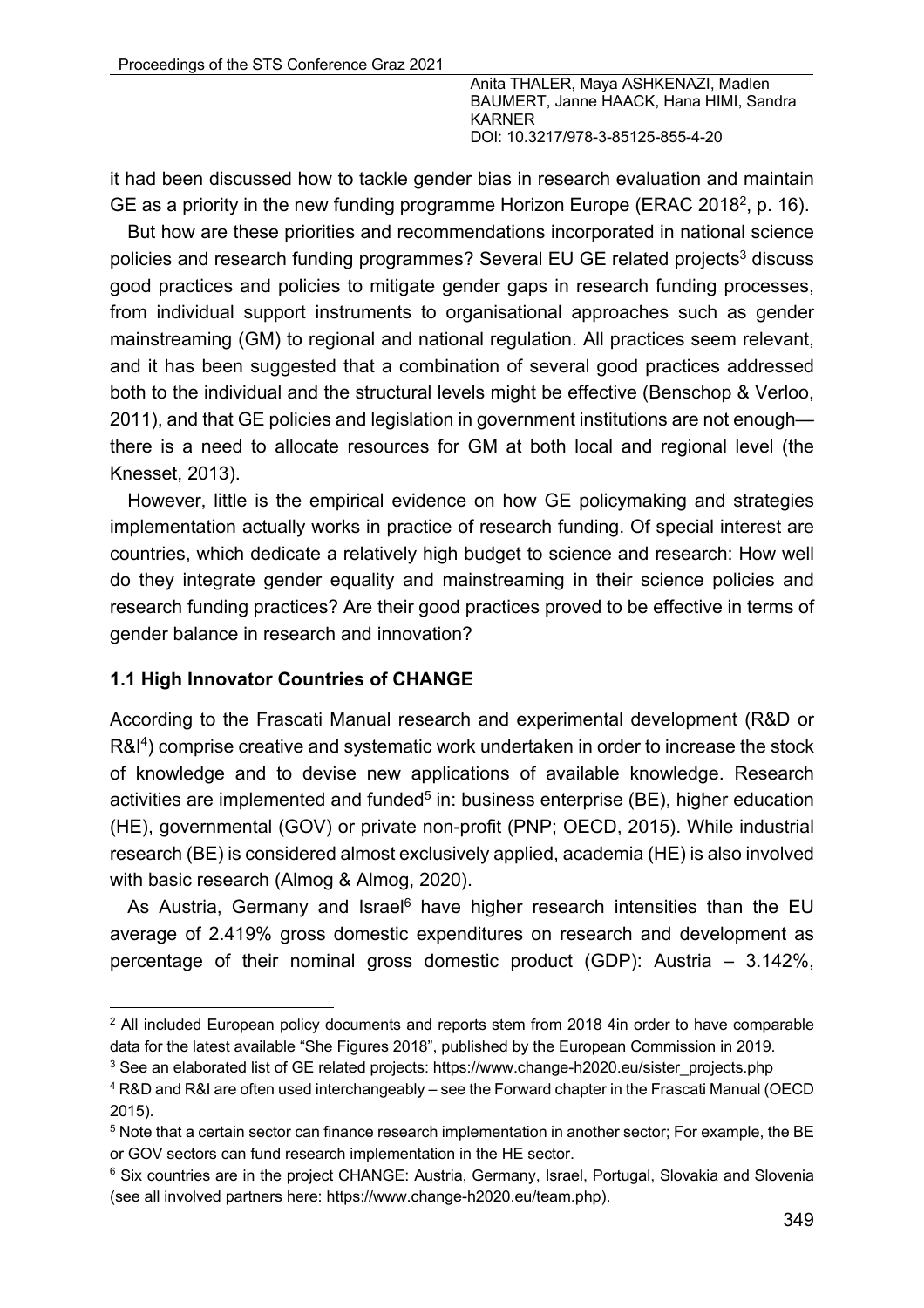Germany – 3.118%, and Israel – 4.846%, they are marked as 'high innovator countries' in the European innovation scoreboard (OECD 2018).

Austria declared in 2011 the aim of becoming 'innovation leader' within the European research landscape by 2020 (Republik Österreich, 2011). According to Statistics Austria, the Austrian national statistics office, in 2019, 12.8 billion Euro had been spent on R&I in Austria. The research intensity has increased from 3.05% in 2015 to 3.19% in 2019. This is the second highest share spent on R&I (behind Sweden) in the EU (Federal Ministry of Education, Science and Research; Federal Ministry for Transport, Innovation, and Technology & Federal Ministry for Digital and Economic Affairs, 2019).

In Austria, the total budget for research and development comprises 12.69 billion Euro, 3.66 billion Euro from that total budget stem from public funding and 6.04 billion Euro from Austrian companies. As a logical consequence the largest proportion of research expenditure is with 69.9% in the BE sector and the HE sector is far behind with 22.4% the GOV sector accounted for 7.1% and the PNP sector 0.5% (Federal Ministry of Education, Science and Research et al. 2020; see figure 1).



# **Fig. 1: Proportion of research expenditure in Austria by sector (Source: Federal Ministry of Education, Science and Research et al. 2020)**

Promoting gender equality in research has been explicitly mentioned in the Austrian Research and Technology Report:

"*Women have represented over 50% of university graduates in Austria since 2000, but they are still under-represented in many areas of research, especially at higher hierarchical levels, in industrial research, in many natural sciences, and in most engineering sciences. The RTI strategy therefore included the goal of gender balance amongst those involved in research work.*" (ibid. p. 111)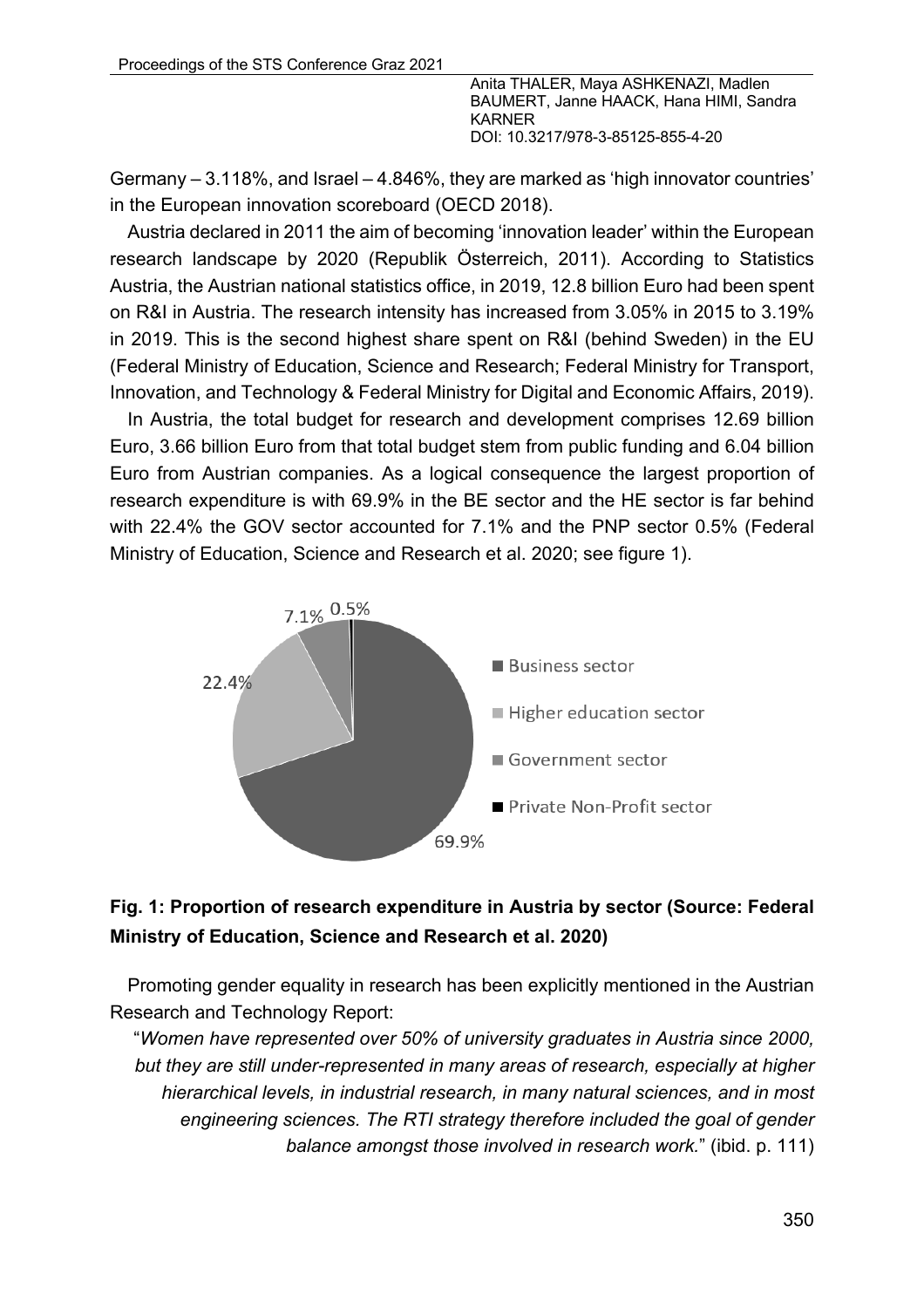This is defined by the three actions: gender budgeting in all research funding measures, individual support measures for early-stage female researchers, and measures to improve compatibility between career and family (ibid. p. 112). However, although this strategic aim and its actions have been declared in 2011 already, gender balance (let alone gender equity) is still not reached: Austria's share of women researchers is with 29.5% below the EU average (33.4%; European Commission 2018b).

In Germany, governmental research funding is organized on a division between the Federal Government and the States due to the federal structure. At the federal level, the three ministries Federal Ministry of Education and Research, Federal Ministry of Economics and Technology and Federal Ministry of Defense finance the majority of the federal funds for research and development by providing long-term institutional funding and temporary direct project funding. The States provide the majority for the universities.

The German government has set a target of spending 3.5% of GDP on research and development in 2025. The share of expenditure has already risen from 2.9% in 2016 to 3.13% in 2019. In total, 109.5 billion euro were spent on research and development in Germany in 2019. Looking at the financing of the budget for research and development, the Federal Statistical Office of Germany states for 2018 that 66% of the budget comes from the private sector, 28% from the public sector and 6% from abroad (Federal Statistical Office, 2021a). Therefore, as logical consequence the largest amount goes back into the BE sector (as in Austria). In 2019, 75.6 billion euro (69 %) of the research and development expenditure was spent in the BE sector, 19.0 billion euro (17.3 %) in HE institutions (HEI) and 15.0 billion euro (13.7 %) in PNP (nonuniversity research institutions) and the GOV sector (Federal Statistical Office, 2021a; see figure 2).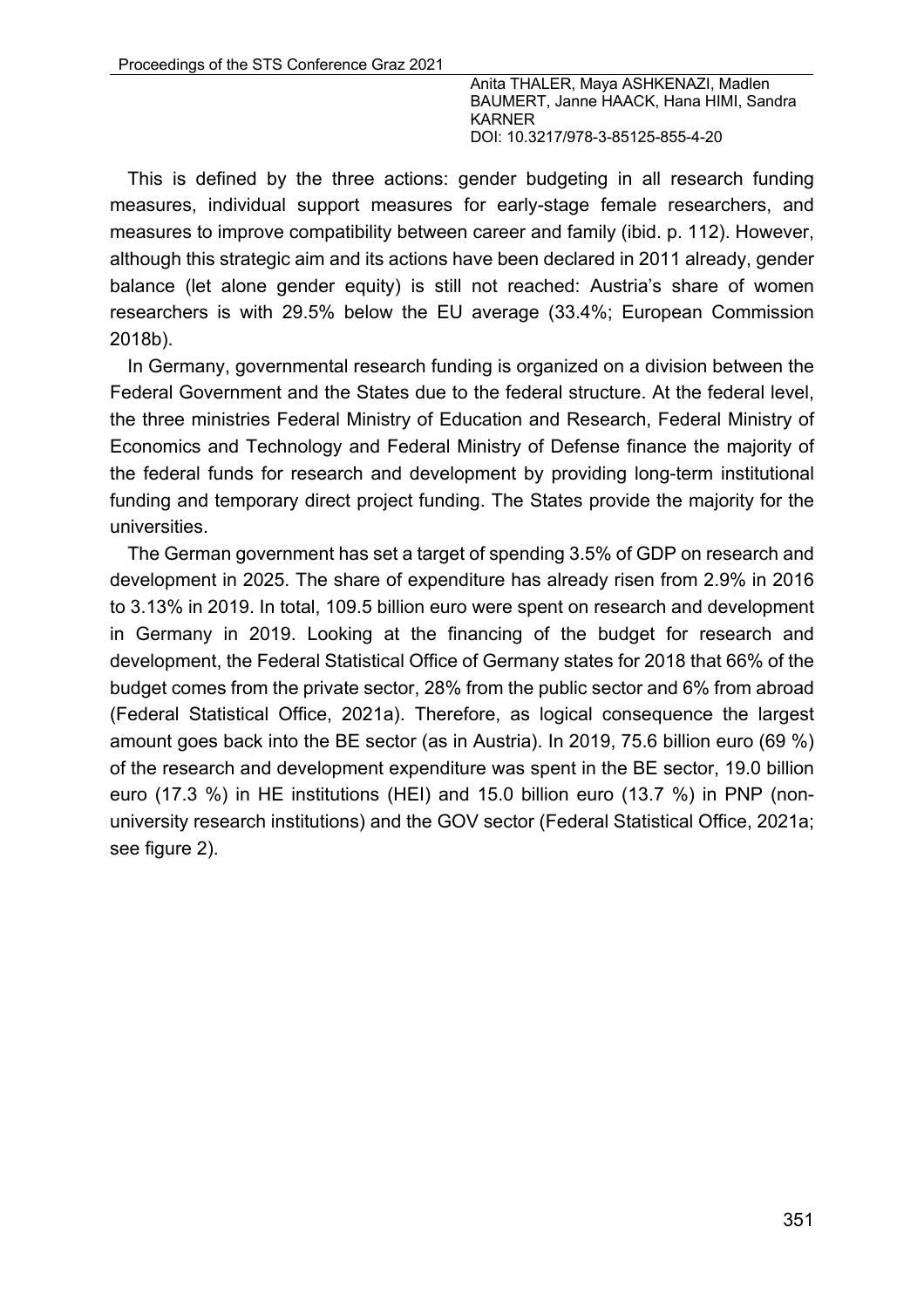Anita THALER, Maya ASHKENAZI, Madlen BAUMERT, Janne HAACK, Hana HIMI, Sandra KARNER





## **Fig. 2: Proportion of research expenditure in Germany by sector (Source: Statistisches Bundesamt, 2020)**

Gender equality is a declared goal of the German Federal Government. In 2020, the national GE strategy "Towards a stronger future" was agreed. In the strategy, the Federal Government specifies how equality between women and men is to be implemented in legislation and in its funding programmes. The GE strategy sets out nine goals for GE and corresponding measures to achieve these goals. One goal is equal presence and participation of women and men in culture and science (Federal Ministry of Family Affairs, Senior Citizens, Women and Youth, 2020). However, the share of female researchers is with 28% lower than in Austria. In the higher education sector, although 38.7 % of researchers are female, the business sector has only a 14.7% share of women researchers, which is below the EU-28 average of 20.2% (SHE Figures 2018).

In sum, similar to the Austrian situation, it seems that the gender gap in research in Germany is bigger in industry/businesses<sup>7</sup> compared to academia. The reason for that gap is that governmental policies and budget regulates German academia more, to promote or encourage certain participation of women, while industry research is driven by industrial money and is not regulated by gender-inclusive governmental policies.

 $<sup>7</sup>$  In Germany, the main BE are automotive industry with a total turnover of EUR 439 billion in 2019,</sup> mechanical engineering with a total turnover of EUR 257 billion in 2019 and chemical and pharmaceutical industry with a total turnover of EUR 198 billion in 2019 (Statista, 2020). However, employees in the metal, automotive and mechanical engineering sectors are only between 12 and 13% female. In the chemical sector, women have a share of 21%. The pharmaceutical industry has the highest share of women among the most important industrial sectors in Germany with 41% (Pharma Fakten e.V., 2019).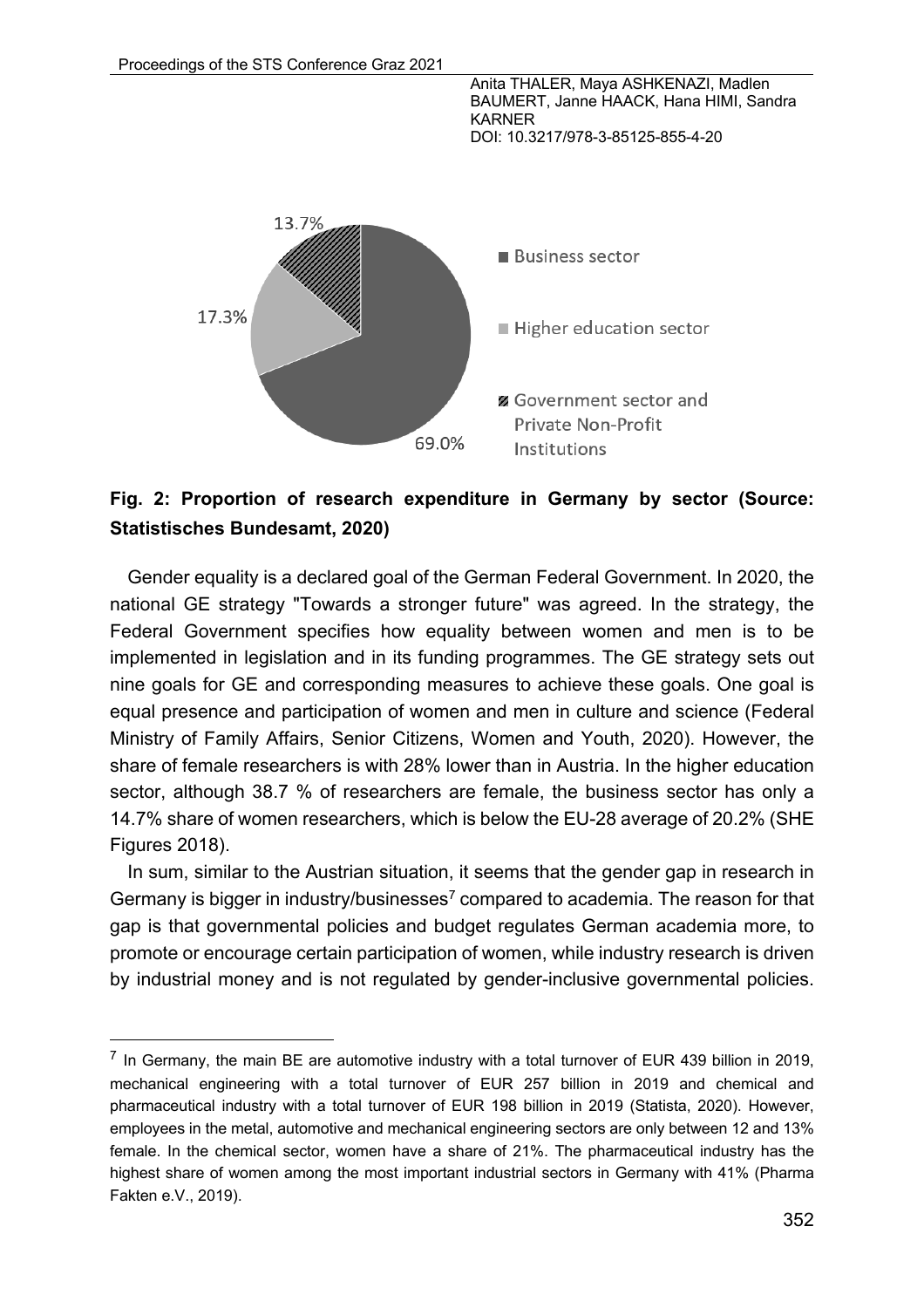However, gender gaps exist in academia as well. In fact, both in academia and in BE, the higher the position, the bigger the gap, regardless of sector or discipline.

In Israel, the highest percentage of R&I expenditure is also in the BE sector (88.9%), and the rest is in HE (8.6%), GOV (1.5%) and PNP (1%) institutions (CBS, 2019 – see figure 3). Within the BE sector, the highest expenditure on R&D in 2017 was 26.5 billion ILS in computer programming, consultancy, and related activities (considered the main source of R&D growth in this sector), followed by 19.7 billion ILS in scientific research and development and 12.8 billion ILS in manufacturing, mining and quarrying (CBS, 2020a).

In terms of financing, the R&D resources stem both from local and foreign funding: more than half of the civilian R&D expenditure (52.5%) is financed by funds from abroad, about one third (35.7%) is financed by the business sector, 10.7% by the government, 0.3% by higher education and 0.8% by the private non-profit sector. The BE R&D is mainly financed by funds from abroad (57.4%) and the BE sector itself (39.4%), whereas HE R&D is mainly financed by the government (67.2%) and funds from abroad (20%) (CBS, 2020b – table 14, p. 83).



# **Fig. 3: Proportion of research expenditure in Israel by sector (Source: State of Israel, Central Bureau of Statistics, 2019)**

Despite its relatively modest share of R&D expenditure, most, if not all, of Israel's basic scientific research $8$  takes place in the HE sector, meaning research universities and some academic colleges<sup>9</sup> (The Israel Academy of Sciences and Humanities, 2013 and 2019). The HE research is mainly funded by the government (GOV) through the

<sup>&</sup>lt;sup>8</sup> It is mentioned, however, that in recent years the distinction between basic and applied research is sometimes "blurry" (The Israel Academy of Sciences and Humanities, 2013).

<sup>9</sup> Although research infrastructure in colleges is 'modest' and college researchers are less supported in their research work (ibid, 2013).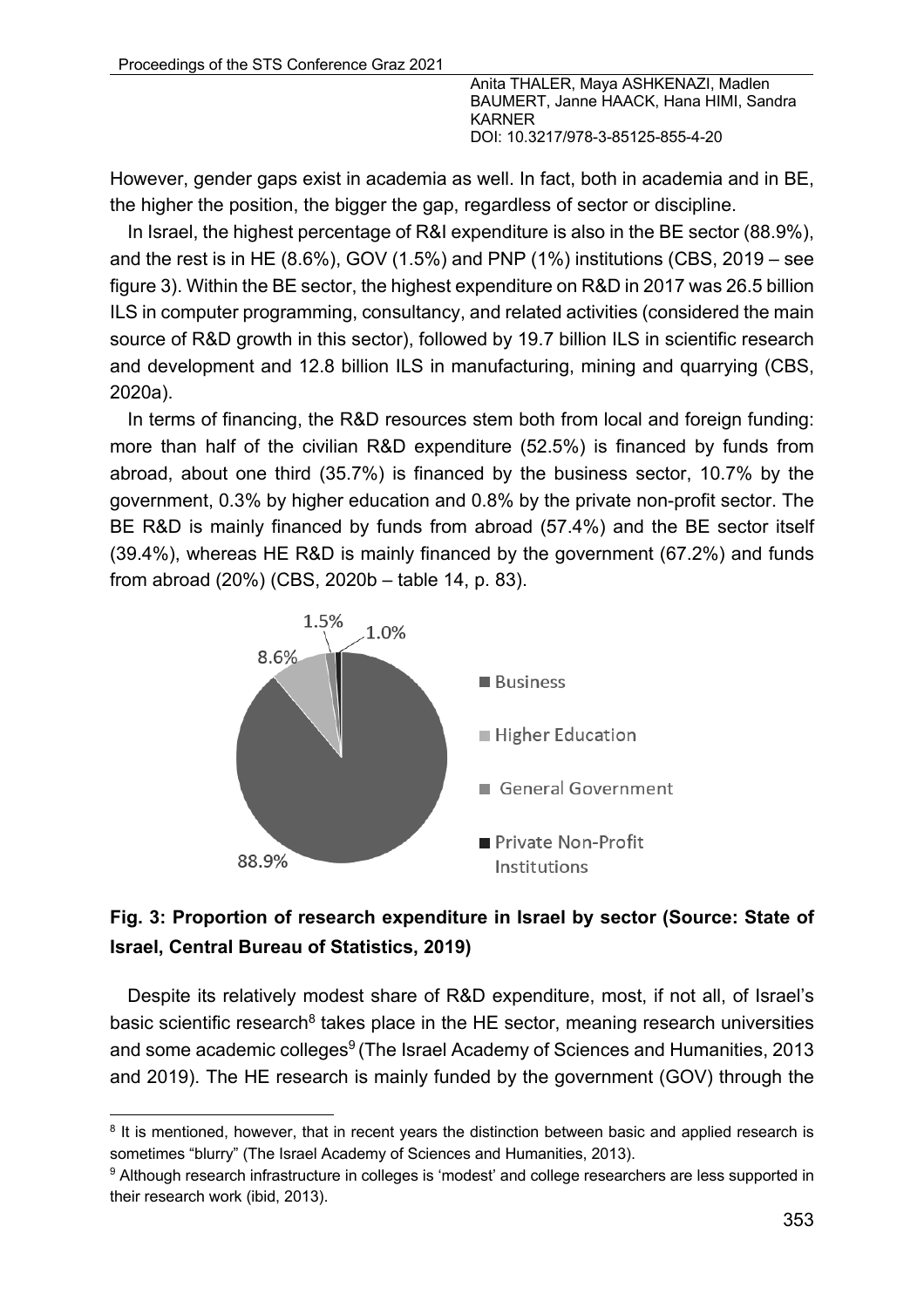Council for Higher Education (CHE) and its Planning and Budgeting Committee (PBC) and through public research funds (partly financed by the government). Other sources for research in HE are private donations from abroad, the business sector (whether local or from abroad), foreign funds or internal budget (ibid).

Regarding gender equality, all public institutions in Israel are subordinate to state laws and government resolutions regarding GE in the work force and the civil service. In addition, there are governmental bodies or policymaking committees that constantly examine gender issues and promote gender equality national policies and regulations in certain sectors $10$ .

In recent years there has been a growing concern regarding gender gaps in Israeli R&D. However, regulatory efforts to mitigate these gaps have been especially evident in the Israeli academia, as for instance, by means of all public HEIs are obliged to nominate Gender Equality Officers  $(GEO)^{11}$ , or by financial incentives given to HEIs based on their GE outputs,<sup>12</sup> while no such regulations exist for RF in the BE or PNP sectors.

In sum, in all three countries gender equality is well embedded in regulations and policies to promote GE in the HE sector. However, the implementation of gender mainstreaming on a broader scale in all (especially BE) R&I sectors is lagging behind.

#### **1.2 Gender imbalances in science and research**

In terms of women's presence in research and research funding all three countries manifest gender imbalances (see graphs 4 and 5):

Austria's share of women researchers is 29.5% (EU average: 33.4%), of which the share of women researchers in HE is 39.9%, and only 17.1% in BE (European Commission, 2018 – graph 4).

In Germany, the share of female researchers is 28% to 38.7% in HE, but only 14.7% in BE (EU-28 average: 20.2%; European Commission, 2018 – see figure 4).

In Israel, although the percentage of female doctoral graduates is higher than the EU average and is almost 50% (IL 49.7%; EU: 47.9%13), their share in R&I positions is lower than the men's in all sectors (see figure 5): BE – 29.7% (CBS, 2011a), HE:

<sup>&</sup>lt;sup>10</sup> Such as: The Authority for the Advancement of the Status of Women in the Prime Minister's Office; the Ministry for Social Equality; the Committee on the Status of Women and Gender Equality in the Israeli Parliament; the Steering and Judgment Committee for the Promotion of Gender Equality in the CHE/PBC; and the Council for the Advancement of Women in Science and Technology in the Ministry of Science and Technology (consisting of three sub-committees: Academia, Industry and Education).

<sup>&</sup>lt;sup>11</sup> According to CHE resolution 3/4/2012 regarding the promotion of women in academia. Link (in Hebrew)

<sup>12</sup> CHE/PBC newsletter 28/8/2020. Link (in English).

<sup>13</sup> SHE Figures, 2018, Figure 2.1, p. 19.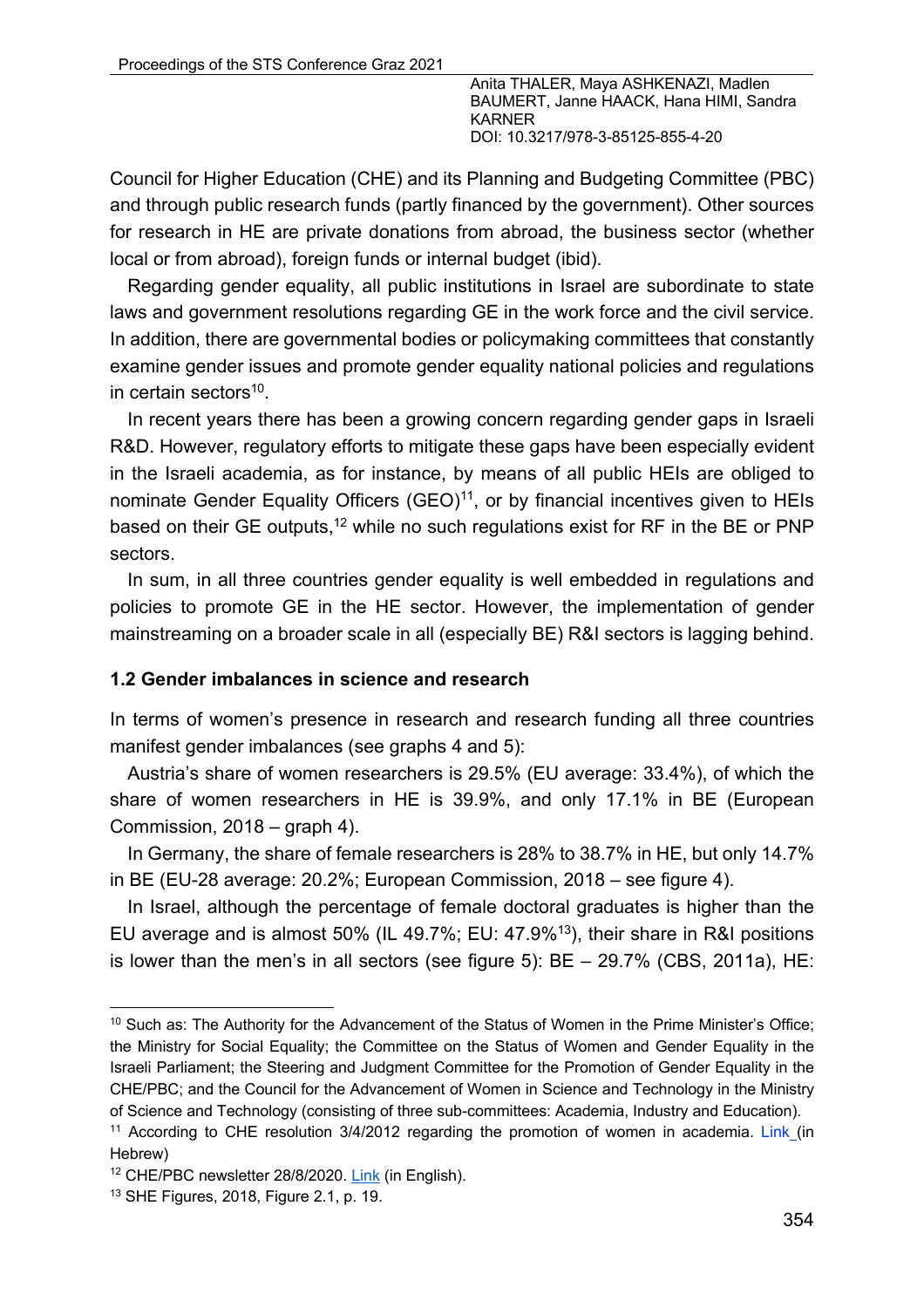universities – 32%, colleges – 43% (the Knesset, 2018), GOV – 30.9% and PNP – 24.9% (CBS, 2011b).



**Fg. 4: Share of women researchers in different sectors in Austria, Germany and EU average (own graph, data from: European Commission, 2018, figure 4.1, 4.5, 4.6, 4.7)**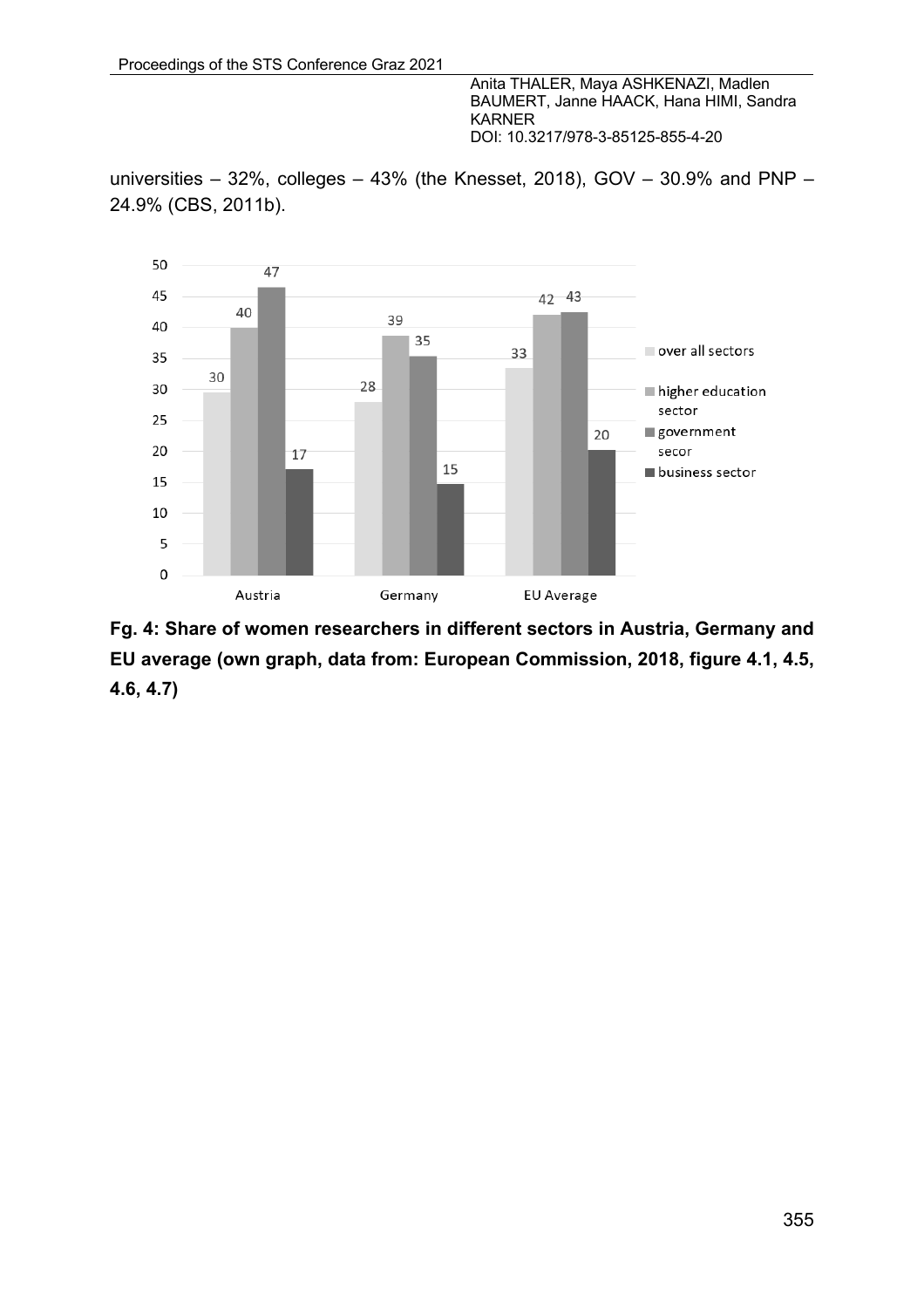

# **Fig. 5: Share of women researchers in different sectors in Israel (own graph, data from The Knesset, 2018 – higher education sector; CBS, 2011b – governmental and non-profit sector; CBS, 2011a – business sector)**

Moreover, under representation of women is more prominent in senior positions, which are usually more accessible to research funding, as for example in academia (SHE Figures  $2018$ )<sup>14</sup> or in high-tech technology management positions or entrepreneurship (Israel Innovation Authority, 2020).

# **2. Gender in research funding in Austria, Germany and Israel**

Could RFOs be seen as potential enablers of gender equality, by incorporating budgets to respective research programmes and corresponding objectives to their evaluation, and thus putting GE science policies into practice?

## **2.1 Methodology**

After a stakeholder mapping and exhaustive desk research, 41 experts in Austria, Germany and Israel were interviewed, between November 2019 and March 2020, in order to explore gender in science policies as well as research programmes and funding. An in-depth preparation of the interviewers has been proven a crucial factor for successful and rich interviews on eye-level with policy and experts from research

<sup>14</sup> Cf. SHE Figures, 2018, Figure 6.6 Glass Ceiling Index, 2013-2016.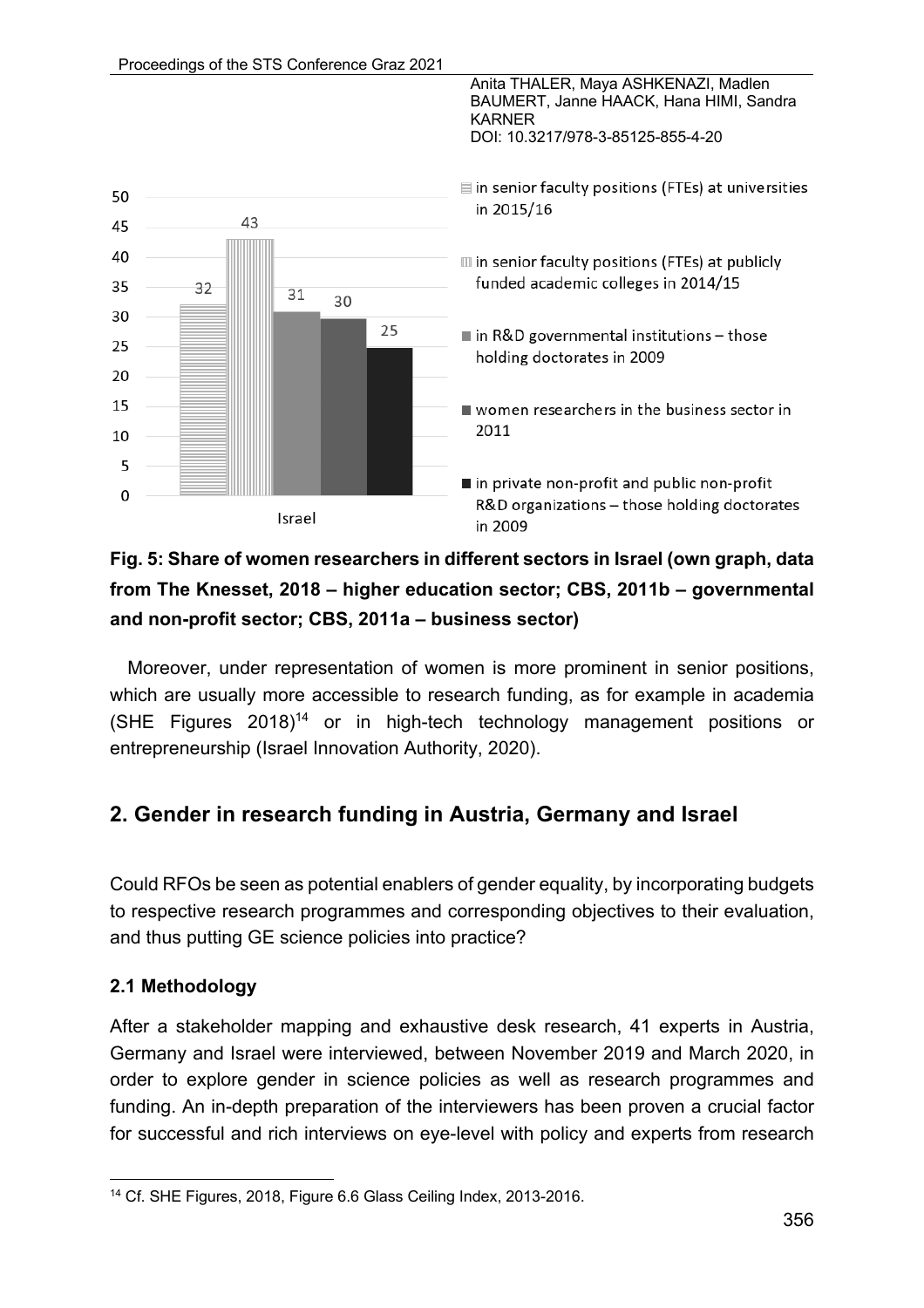funding organisations (RFO). In Austria, the majority of interviews have been conducted face-to-face with a team of two interviewers, only two have been conducted via phone and video-call. In Germany, the participating RFOs are spread all over the country. Therefore, most of the interviews have been conducted by phone and three in person. All interviews have been transcribed in full length; their summaries translated in English. The interviewed experts are all stakeholders from RFOs<sup>15</sup> and policy makers from governments and ministries, which are significantly involved in science and research. All interviewed experts are either in charge of science and/or research in general, research funding in particular (e.g., heads of specific funding programmes), and/or gender in science and research (see details about the sample in figure 6).



## **Fig. 6: The composition of the expert interview sample**

### **2.2 Results**

#### *2.2.1 Policies, practices and gender gaps in Austria*

As pointed out, Austria's share of women researchers lies below the European average, however, many of the interviewed experts agreed that especially the gender imbalance in industrial research (BE) is a huge issue, which cannot be governed as

<sup>&</sup>lt;sup>15</sup> In this context RFOs (research funding organisations) are organisations, which operationally organise research fundings, they can also be RPOs (research performing organisations) or other organisations with implemented research funding programmes.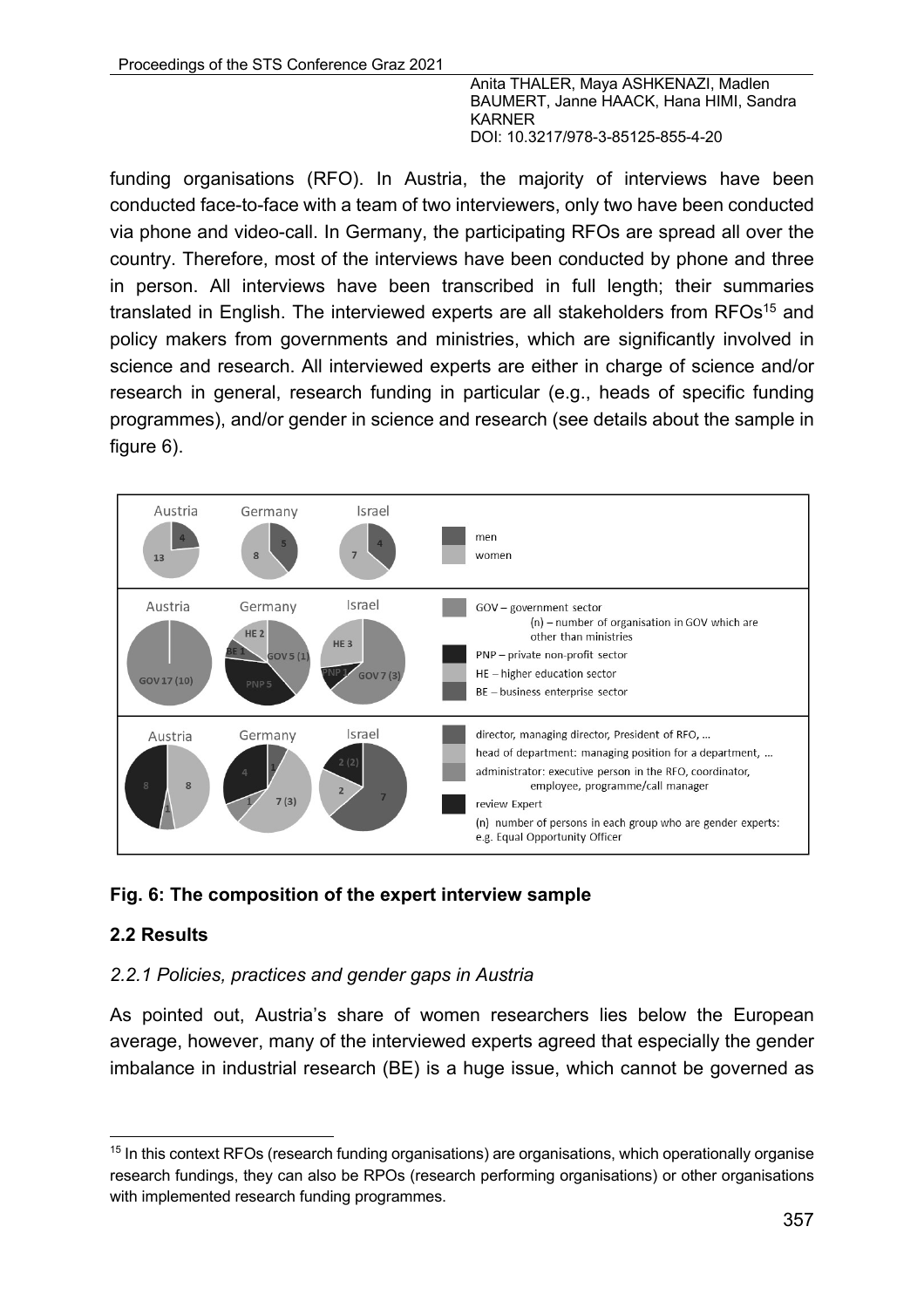easily as gender mainstreaming in universities. This has to do with several Austrian regulations and laws.

Since 1995 Austria is member of the European Union, and several interview partners see this very fact as a catalyst for gender equality efforts. In 2000, the Austrian government committed to gender mainstreaming, which goes back to Austria signing the Treaty of Amsterdam in 1998. Since 2002 gender equality is a leading principle for all universities, regulated by a university law ("Universitätsgesetz 2002"), and since then gender equality offices and gender equality plans are obligatory at all Austrian universities.

Additionally, policy makers from ministries pointed out that several judicial changes and budget reforms helped tremendously in governing changes towards more gender equality. For instance, in the budgeting reform of 2009/2013 gender has been included as one of five impact goals, which should also lead to more gender equality in Austria. Although the consequent implementation of gender budgeting is seen as international good practice example, the data to assess the gender impact and the assignment of resources to the gender impact goals could be improved (Saliterer & Korac 2018).

However, the private business sector cannot be governed like the public sector. Therefore, R&I funding has been recognised as important steering tool and leverage point. One interviewee explains the motivation for implementing gender mainstreaming and diversity issues in businesses and industrial research:

"*There are three motives: One motive is justice. But, the second motive is that innovation comes from diversity and because there are verifiably product developments, which stumbled, because mono-cultural teams worked on them. And the third is that there is a skilled labour shortage and with the leaky pipeline there is an underused potential of labour there. I think, we already stated that in 2005 and I believe it is still true.*" (AT\_RFO07\_F\_EI09)

The three interviewed federal ministries and the national funding agency FFG (managing research programmes for two ministries<sup>16</sup>) are operating based on the mentioned Austrian gender mainstreaming policy from 2000, and the Gender budgeting law, where gender mainstreaming is a goal within the so called 'impact orientation' since 2013. One interviewee explains the importance of this law and its concrete consequences on implementing gender as evaluation criterion in research funding etc.:

"*And I believe remembering, the actual impulse happened at an event in the 'Haus der Forschung17' about gender budgeting and a head of department of the finance* 

<sup>&</sup>lt;sup>16</sup> The Federal Ministry for Digital and Economic Affairs and the Federal Ministry for Climate Action, Environment, Energy, Mobility, Innovation and Technology are owners of FFG.

<sup>&</sup>lt;sup>17</sup> The 'Haus der Forschung' translates to 'house of research', and it accommodates several RFOs and RPOs and hosts several networking activities and other research events.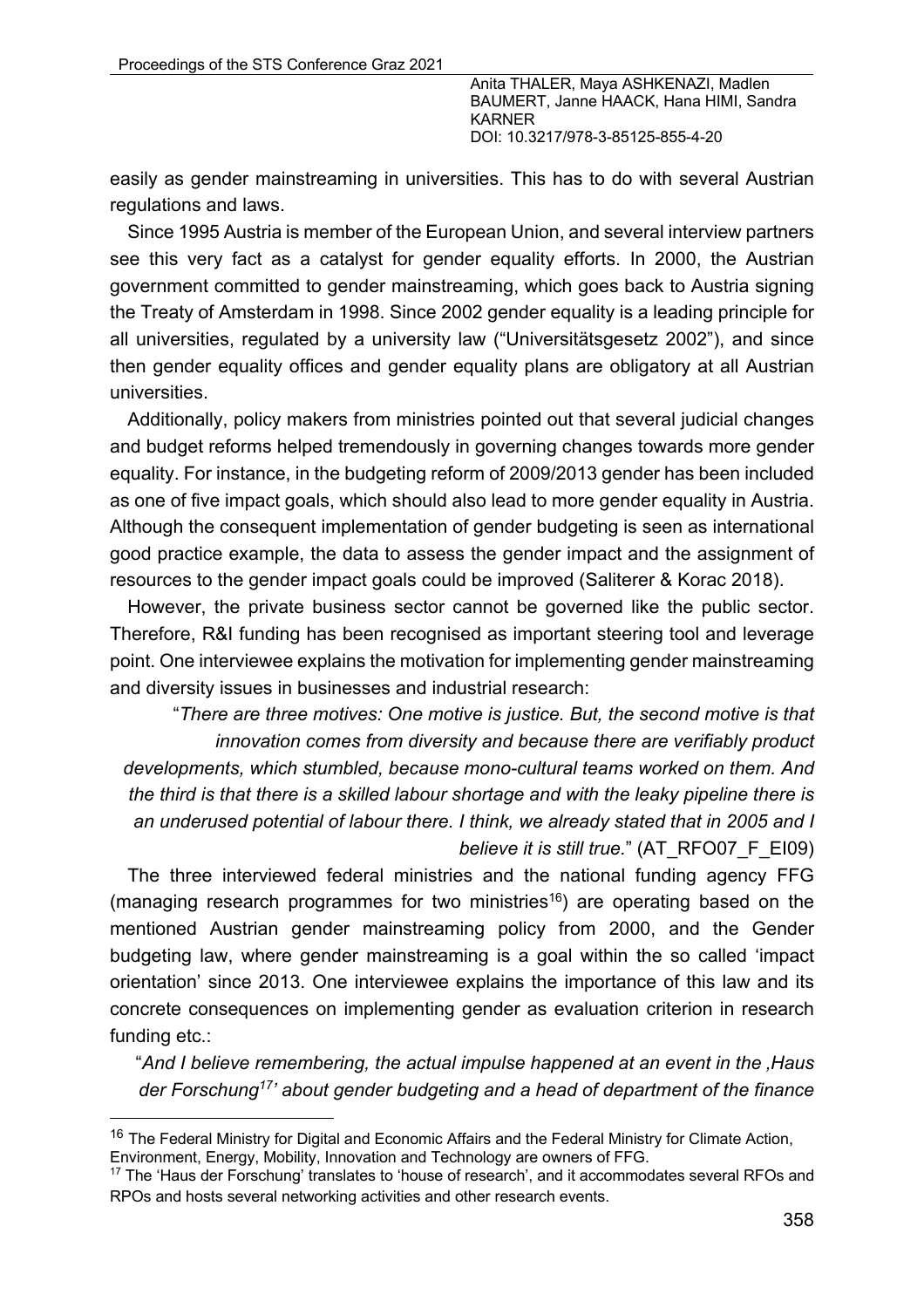*ministry gave the talk, and he was very euphoric, because he received the news immediately before or during the event that gender budgeting has been accepted. ... And as far as I can remember, I was not in our organisation back then, but the anecdotal evidence is that the head of our basic research programme said 'No, we have to do something!', and so they started with the gender criteria in the basic research programmes. And based on that we developed that further. Yes*." (AT\_RFO02\_F\_EI02)

These three federal ministries, the FFG plus the Vienna Business agency, which operates on a regional level, promote gender mainstreaming in their organisations, have several gender experts additionally to GEOs, so the gender expertise is broadly distributed in these organisations, and they all offer at least gender trainings for management. Moreover, all of these five organisations have a strong evidence based and impact-oriented evaluation culture, which is why they are all members of the Austrian platform for research and technology evaluation<sup>18</sup>. This evaluation platform has been established in 1996 and set the gender dimension as standard criterion for evaluations.

However, the interviewed provincial government, and two other RFOs of the Austrian sample have less commitment to GM in their organisations and in their research funding activities, although single good practices were identified, which are rather efforts of individuals committed to gender equality than broadly implemented governance instruments and good practices for GM in science policy and research funding. But this very fact has been identified as success factor, to implement governance structures based on GM policies and legal requirements instead:

"*Yes, this would be an effect of improvement. When the topic is stabilized and you do not have to run after people with your vendor's tray ... I for instance gave up to run* 

*after people and look where else can I add the gender dimension? This was so incredibly cumbersome and everybody was reluctant and it was so tiring. And with those governance instruments and because it became a legal requirement, ... this has changed something.*" (AT\_RFO01\_F\_EI01)

One interviewee points out the diplomatic skills involved in setting a focus on gender equality in a research funding call in an organisation, where gender mainstreaming is not a guiding principle:

"*... it was a challenge to construct this research fund in this way, to explicitly realise the call in the area of equality, and it is still a challenge to bring equality-focused projects forward, because it exists an institutional bias towards equality oriented, feminist research projects. The reason therefor lies in the committees, ... This is a structurally conservative organisation although it is progressive in its whole spectrum,* 

<sup>18</sup> Plattform Forschungs- und Technologiepolitikevaluierung: https://www.fteval.at/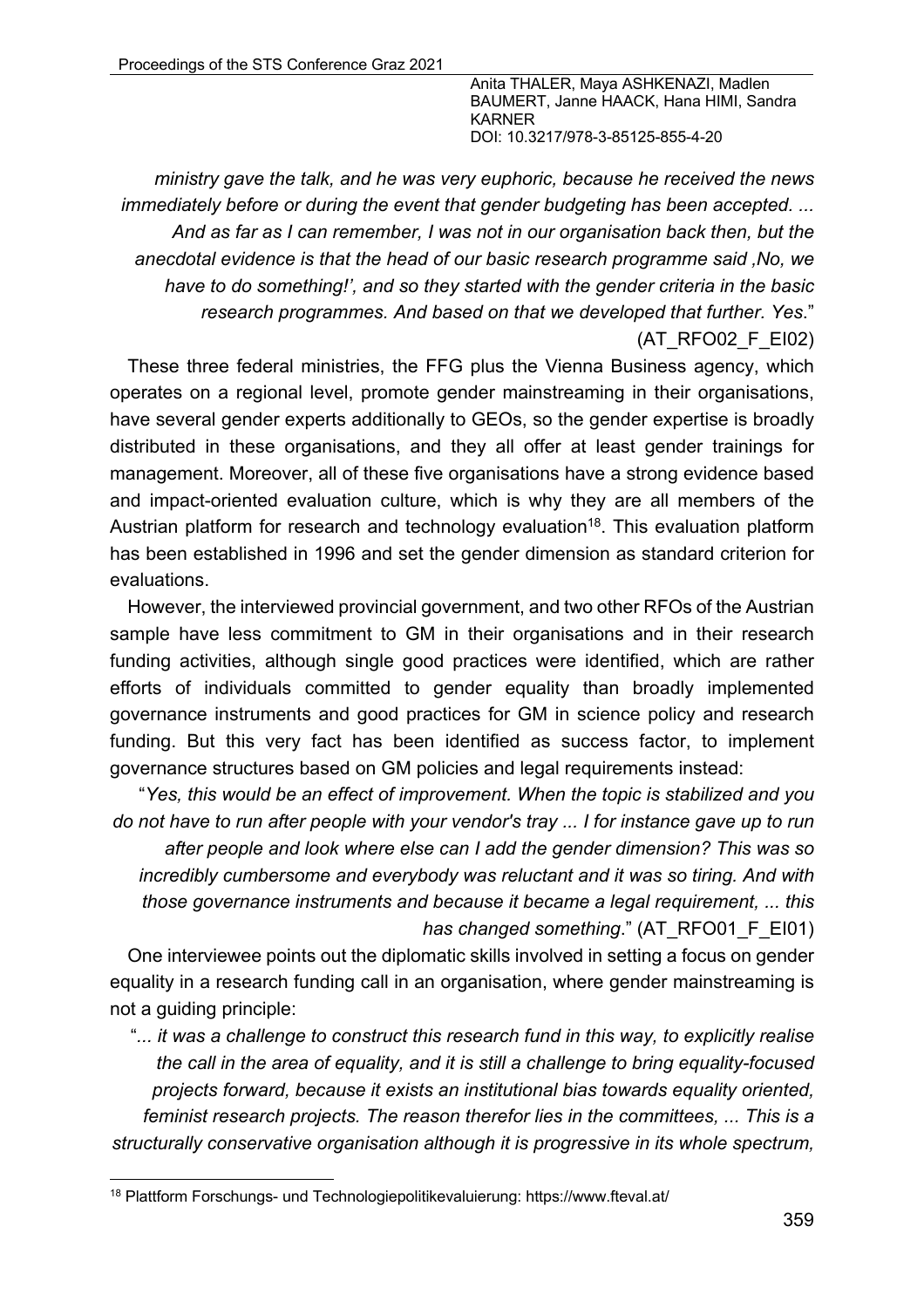### *however as an institution it works conservatively and this indicates the mentality of this house*." (AT\_RFO08\_M\_EI08)

Room for improvement has been identified in those cases where research funding procedures are less formalised, less transparent and evaluated internally or decided by a political board (after an external evaluation with mostly Austrian evaluators). One interviewee says about not using standardised evaluation criteria:

"*Well, we do not have such a formalism, we submit the proposal to the evaluator and he evaluates that then. So we do not have any criteria, but rely on the expertise.*" (AT\_RFO05\_F\_EI17)

In total, several good practices could be identified in our interviews. For instance, the Vienna Business Agency is funding in the "FemPower-calls" only research and development projects, whose project leaders are women and/or main executors in the project and if the core focus of the project is an issue of gender mainstreaming. Additionally, they award all projects with a "Women Bonus" of 10,000 euro on top, if the project leaders are women. These measures proved to support women researchers' careers (Thaler & Hofstätter 2014). The Vienna Business Agency has now been a cooperation partner in the EU project GEECCO and learned there about the influence of unconscious bias. Our interview partners reported about their on-going efforts to improve their research funding procedures and their current plans to integrate obligatory unconscious bias e-learning training in their review process:

"*Businesses submit, projects are evaluated, projects are accompanied and operated by us. This means it is a whole process of things which take place, and accordingly you can turn several screws und one screw is 'how do we get women in the pipeline'. And another screw, which we will turn this year is to change the process of evaluation a little bit, because we say all who evaluate projects - internal and external people - must get a certificate, participating an online-tool on unconscious bias.*" (AT\_RFO07\_F\_EI10)

The FFG, as the main national funding agency for applied research (focus on industrial research) and innovation in Austria, provides the funding services for the Federal Ministry for Climate Action, Environment, Energy, Mobility, Innovation and Technology (BMK) and the Federal Ministry for Digital and Economic Affairs (BMDW). Occasionally funding programmes from other Ministries are managed as well. Beside national funding programme management, the FFG also manages cooperative European (e.g., ERANETs, National contact point for EU Framework Programmes) and international programmes (e.g. Beyond Europe Programme). In sum the FFG currently manages 45 programmes and funding instruments, which cover various types, ranging from a basic programme (thematically open) to thematic calls (energy, cities and the environment, mobility, materials and production, ICT, safety and security, and space), training programmes, career development, to infrastructure funding.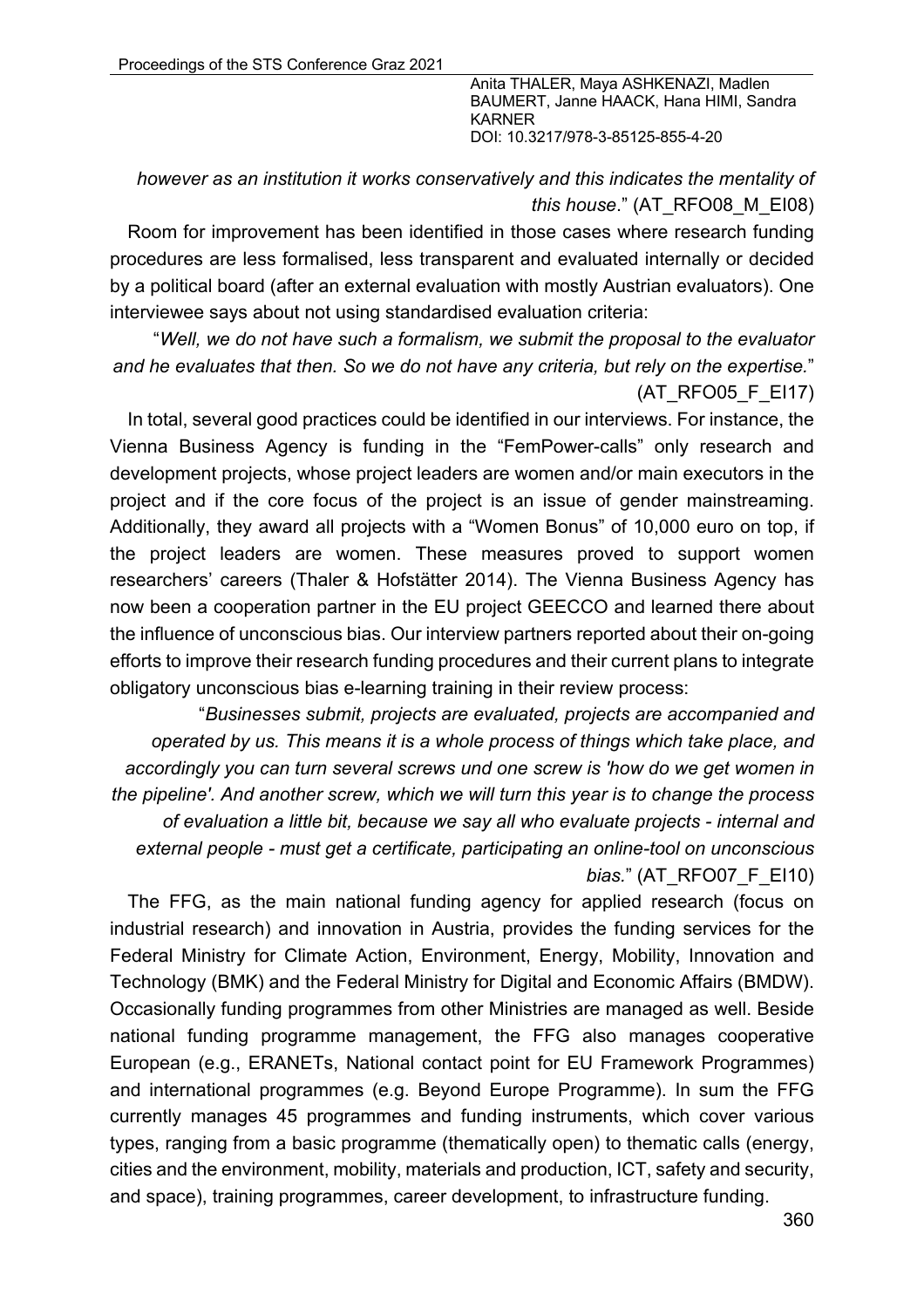For funding instruments specifically directed towards supporting women in R&I (Talente programme: FEMtech research projects, FEMtech career, FEMtech internships; w-fFORTE; Laura Bassi) approximately 2% of the total funding budget of the FFG are allocated. Besides that, gender issues represent an integral part of the standard criteria for funding, which are applied for any type of programme managed by the FFG. This means that gender issues are considered in the project evaluation as part of the assessment of 'social aspects' of R&I projects, which embrace criteria such as the value of society, the level of qualifications, labour and social law norms, etc. This was initiated in 2010 for funding within the basic programme and was then stepwise expanded to all other programmes in order to foster equal opportunities for women and men (so not particularly focussed on 'women'). The evaluation criteria include I) gender aspects in the project content and potential impacts, II) genderbalance in the project team, and III) gender-balanced working conditions. The quantitative weighing of gender related evaluation criteria vary between different programmes, in average it counts for 10% of the overall evaluation. However, in case shortcomings are detected, adequate measures are required to be implemented by the projects, which are in consequence also monitored in the scope of project progress evaluations. For instance, in the 'Comet' programme (Competence centres for Excellent Technologies), five goals are evaluated, one of them is focused on human resources, which comprises career models in the respective competence centre and gender equality, which needs to be tackled with a gender equality plan. One interviewee explains how RFOs can increase gender equality in research with such an instrument:

"*However, we do have indicators for human resources as well. Generally, about the structure of the centre, how many persons are there, but we also take a look at how many female researchers are there. And if we see that these are not very ambitious goals, then we … with our jury … set the goals higher, … each RFO has this leverage. When we do not get what we want then there is no money flow. … And yes we are connecting such requirements with paying the instalments. And our competence centres must be a limited liability company. And this means this is connected to liquidity, … so this is really critical, if the money would not come, and we handle this with care, because we do not want to – and we never had a case – that a centre gets problems with their liquidity, but we can make pressure. Yes, and then we receive the gender concept and we let them evaluate internally.*" (AT\_RFO02\_M\_EI06)

361 So, if gender mainstreaming is not already part of the initial Comet centre concept, this has to be considered at the midterm review, and FFG evaluates this with concrete indicators, which are dependent on women's share in respective disciplines etc. only then the next part of the budget is paid. To support the research centres in developing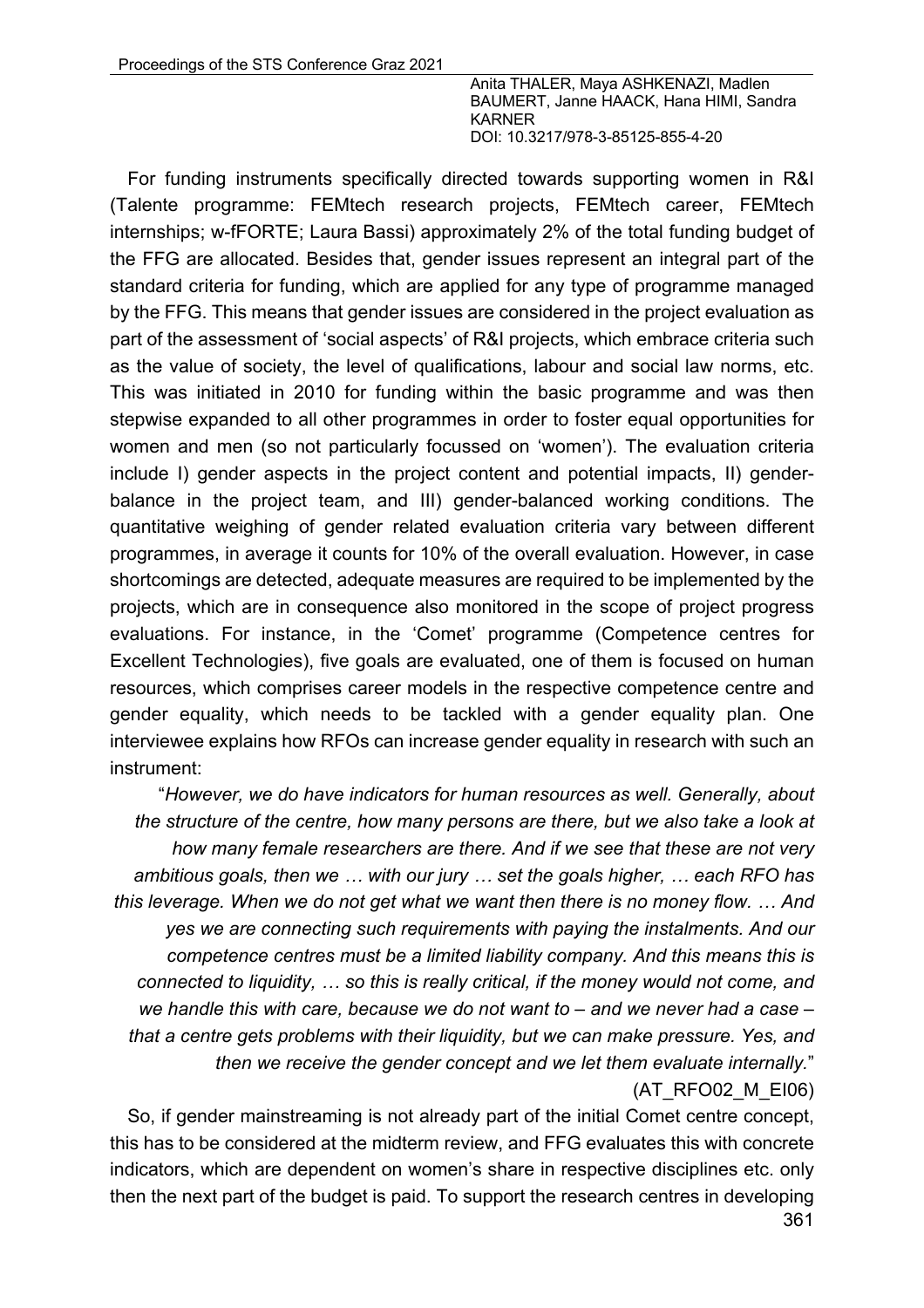a gender mainstreaming concept they can additionally apply in the FEMtech career programme to pay for external gender expertise and implement a gender equality plan.

The FFG funding programmes undergo regular impact assessments as well, which includes a gender monitoring that is not only based on counting heads, but also refers to gender balance in lead positions. Based on the programmes' impact assessment, the evaluation criteria are revised accordingly.

Some funding programmes are evaluated in house, which means that FFG experts do the review; either the thematic expert holds gender expertise her/himself, or in case not, one of the FFG gender experts is consulted on that matter. For the bigger funding programmes, external experts are contracted, which are chosen according to their specific expertise on the research topic, and at least one of them needs to hold gender expertise. Moreover, the aim is to set up a gender balanced evaluation panel according to FFG rules (which in reality does not always work out).

Through the manifestation of gender issues as basic criteria for all FFG funding activities, it was institutionalised in a sustainable way, and within a very broad spectrum of R&I activities, essentially all funding programmes of two Austrian Ministries and even beyond.

#### *2.2.2 Policies, practices and gender gaps in Germany*

In Germany, the share of female researchers is below the European average as well. The political equality goals are not as closely intertwined with the academic assessment system as in Austria. Therefore, there is not such a strong incentive for gender equality in science. Furthermore, there is a big and extensive research landscape with many different kinds of funding organisations, which makes a uniform approach more complicated.

Nevertheless, since November 2001, the 'Law on Equality of Women and Men in the Federal Administration and in the Courts of the Federation' (Bundesgleichstellungsgesetz, BGleiG) has been in effect in Germany, which regulates equality at the federal level.

Under the umbrella of the Joint Science Conference (GWK), science ministers and federal and state finance ministers coordinate federal and state science funding in Germany. Details of the joint funding are regulated in so-called implementation agreements (Ausführungsvereinbarungen, AV). The 'Implementation Agreement to the GWK Agreement on Equality between Women and Men in Joint Research Funding' (AV-Glei) of 2008, regulates that the principles of the BGleiG also apply to the research institutions jointly funded by the Federal Government and the States. In addition, the implementation of the legal mandate for the advancement of women and gender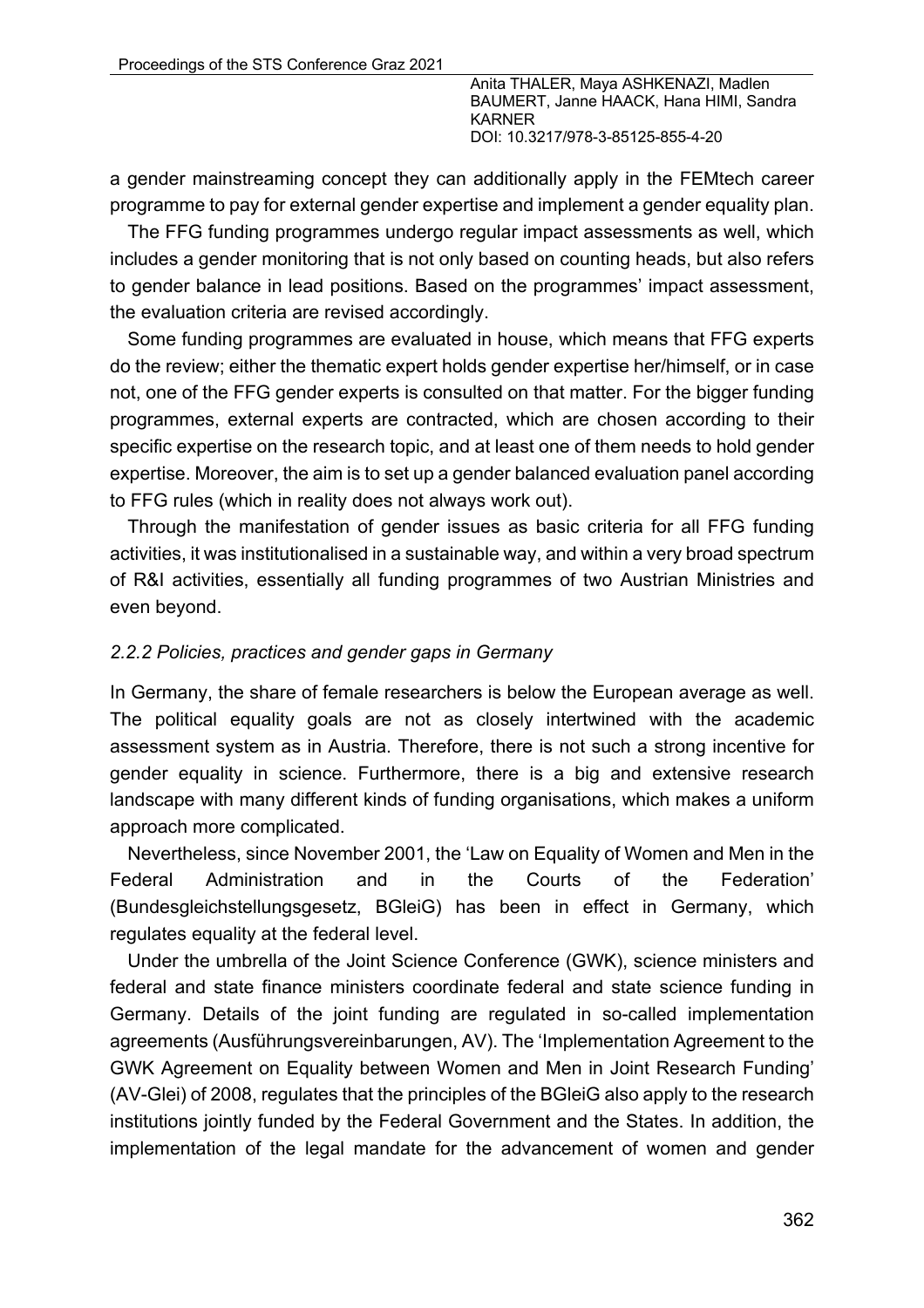equality for university research institutions is regulated in the higher education laws of the respective federal states.

However, all legal requirements provide a good basis for achieving gender equality within research funding organisations.

Most of the interviewed experts see positive effects caused by it in the past years:

*"… More than 10 years ago, the funding discrepancy [between male and female participants] was noticeably different, but in recent times this is hardly noticeable."* 

(DE\_RFO1\_F\_EI01)

Almost all interviewees describe GE-oriented policies and legal instruments (like monitoring the distribution of sexes) as the most powerful and effective tools to assimilate gender equality in their funding processes:

*"That is because we are responsible for implementing the law ... we are required to fill the positions with women on a regular basis. And this is also evaluated quite well ... how many women we have ... this is published. So, there is also a sensitisation."* (DE\_RFO3\_F\_EI03)

*"The chair remains empty, if no woman is found, it is not filled by a man, but the chair remains empty. This is due to the changes in the last amendment of the Federal Equality Law and it is bearing fruit."* (DE\_RFO3\_F\_EI03)

However, dealing with and implementing GE in an organisation always depends on how important this issue is to the top management of an organisation. As a logical consequence, it is important to convince the leaders and get support for changing the system towards more GE:

*"... The fact that we try to give the director the topic in order to have the support, or at the level of the heads of department, is very important to push the topic forward."* (DE\_RFO3\_F\_EI03)

A point worth highlighting is, as soon as the BE is involved, the funding organisation considers mainly technological factors and social factors are less important. For example, one industry-driven RFO stated that the research institutions funded by the RFO are already committed to equal opportunities and the RFO therefore would not need to take any additional measures:

*"Of course, we are ... motivated to promote women in research as well. But we do this in agreement with our cooperation partners in science: as all research organisations which apply for our grants, anyway committed themselves in order that women will be employed and supported in the projects ..."* (DE\_RFO02\_M\_EI02)

*"We have stated in the Articles of Association that the institution must become younger and more feminine. However, this is not pushed by regulations – this is good in our opinion, because the focus is on promoting technology.*" *(DE\_RFO02\_M\_EI02)* 

363 Some RFOs do not employ gender experts or gender sensitisation tools. Either they do not seem to perceive them as necessary, or they are confident that they are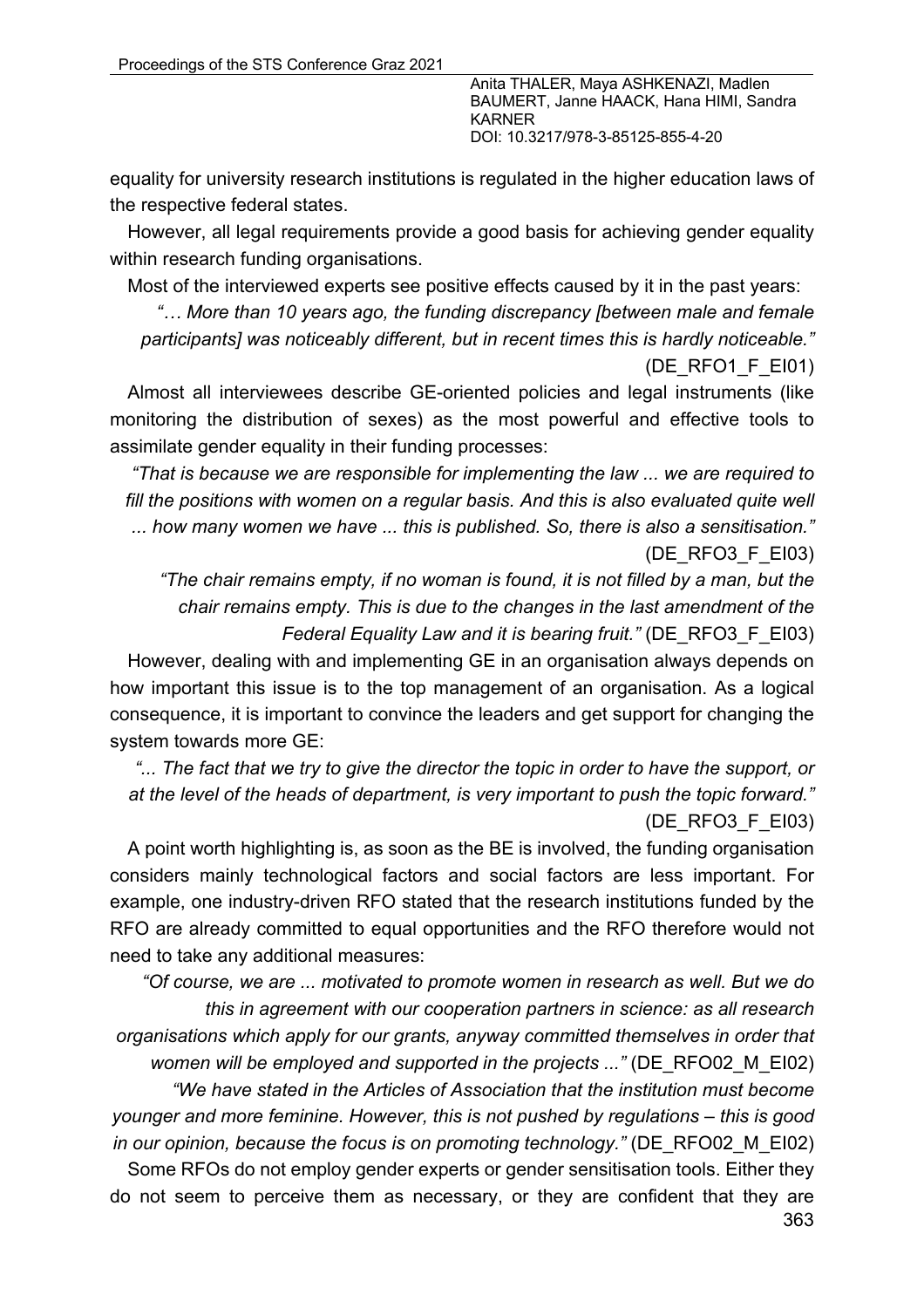educated enough to overcome any possible biases as described above, the issue of women's empowerment is written into law especially for academia:

*"In this sense I see myself as a gender expert. This has to do with my biography: I was in various positions. ... There is no organisation in which promoting of women is not an important issue."* (DE\_RFO02\_M\_EI02)

Another reason given by smaller RFOs (e.g., foundations) for not having gender experts is that they have few employees and could not afford an additional expert. Actually, each consultant has to have gender knowledge (beside other expert knowledge). As most of the employees have a PhD the RFOs expect their employees to instruct themselves into several themes:

*"… so of course, it stands and falls partly with the people [involved in the funding process]. And there have been and are changes over the years, which certainly has an influence on how the topic gender is positioned."* (DE\_RFO6\_M\_EI07)

Similar to lower percentage of women in evaluation committees, certain domains of science and technology are known to have lower percentage of women researchers, which (along with other biases) is followed by a low percentage of women's submissions or applications in those domains:

*"Justice can only be achieved on the funding side if justice is obtained on the applicant side. This will not be the case if not more women do come to positions of responsibility and submit more applications."* (DE\_RFO10\_M\_EI11)

All funding organisations (beside the industrial driven RFOs) monitor the numbers regarding the distribution of women and men. Mainly RFOs in the higher education sector are implementing unconscious bias trainings for evaluators. Furthermore, it is important that the large funding organisations (e.g., European Commission) in particular act as role models, as the smaller RFOs usually take up on their processes. So, European research funding guidelines provide German RFOs with a procedure for how funding can be structured on an equal basis. Processes such as the accurate and detailed evaluation of applications have been adopted by some RFOs.

In the German research funding landscape, there are promising approaches, such as the 'Offensive for Equal Opportunities for Women and Men Scientists' (German Council of Science and Humanities, 2006), in which the major German science organisations have jointly committed themselves to implementing concrete measures and deploying resources to significantly increase the participation of women scientists in research. However, there is still a lack of strict and legal obligations, which slows down the implementation of equality.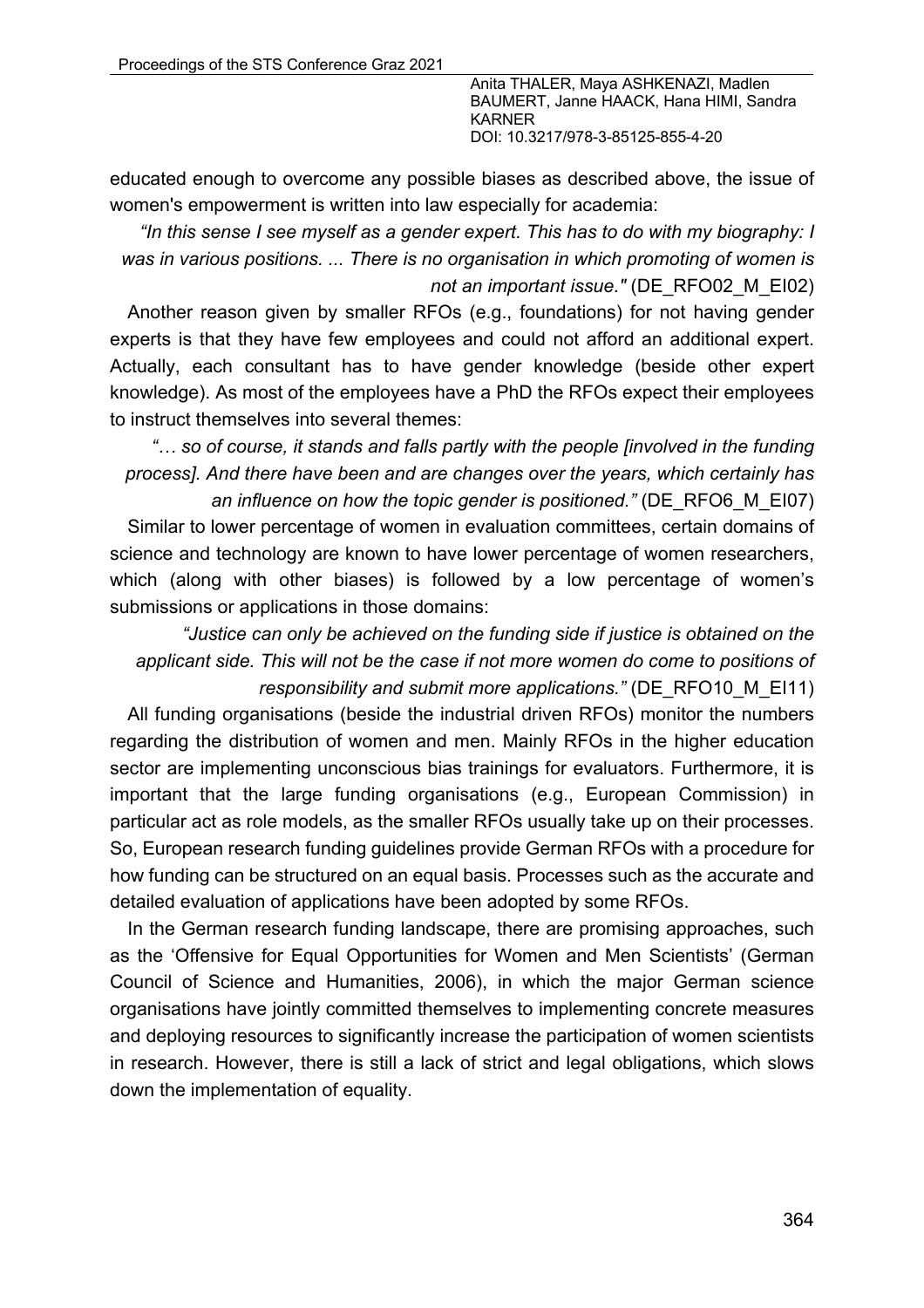### *2.2.3 Policies, practices and gender gaps in Israel*

As mentioned above, basic research in Israel is mostly implemented in HEIs financed by GOV and funds from abroad<sup>19</sup>,. Consequently, almost the only way for researchers in HE to apply for funds is by being affiliated and in senior or tenured positions in Israeli academia. Therefore, the first gender gap lies in the fact that the percentage of women among 'eligible researchers' to apply for funds are initially low (see figure 5), especially in certain domains as STEM. Similarly, the major gender gap in BE research funding is probably the under-representation of women in senior positions:

*"...There are not so many women entrepreneurs."(IL\_RFO5\_M\_EI05)* The second, and probably most significant, gender gap in the funding process is in the submission phase, as indicated by a report by the Israeli Ministry of Science (MOS, 2019) on four of the leading public research funds in the country<sup>20</sup>. Women apply less to funds (23% of all applications), which is less than their respective share in senior academic staff members  $(34\%)^{21}$ . In average 68% of grants are given to men, 24% to women and 8% to combined teams of women and men:

*"The bottom line is that men get more [\*research funds] than women [...] the problem is [...] the proposals submission phase. Therefore, the [\*intervention] work should focus on the [\*submitting] institutions. Are women in those institutions networked and know exactly what to do? Do they need assistance with managing the submission, maybe a research assistant etc." (IL\_RFO8\_F\_EI11)*

Meaning, less women tend to apply for research grants relatively to their percentage in academic staff members. Once they do apply, their chances to be granted are rather proportionate to their percentage in total submissions. This finding suggests that the main barrier or bias in the process is related to women's feasibility to apply, resulting from prerequisites or other factors such as promotion criteria in academia and (lack) of supportive instruments given to them by their home-base institutions. This issue should be further investigated and analysed, for better understanding of the roots of the bias.

Another observation based on the expert interviews is, that unlike HEIs, where a gender equality officer (GEO) is mandatory, in most (if not all) public funds in Israel GE is neither included as a crosscutting issue in the policy nor in the routine procedures

<sup>19</sup> Consequently, most RFO expert interviews in the BBC framework were conducted either in GOV or HE organisations.

<sup>&</sup>lt;sup>20</sup> Major governmental academic funds, Ministry of Science and Technology, Israel Scientific Foundation (ISF), The U.S.-Israel Binational Science Foundation (BSF) and The German-Israeli Foundation for Scientific Research and Development (GIF) in 2017-2018.

 $21$  Senior academic staff members in universities and grant applications(ibid).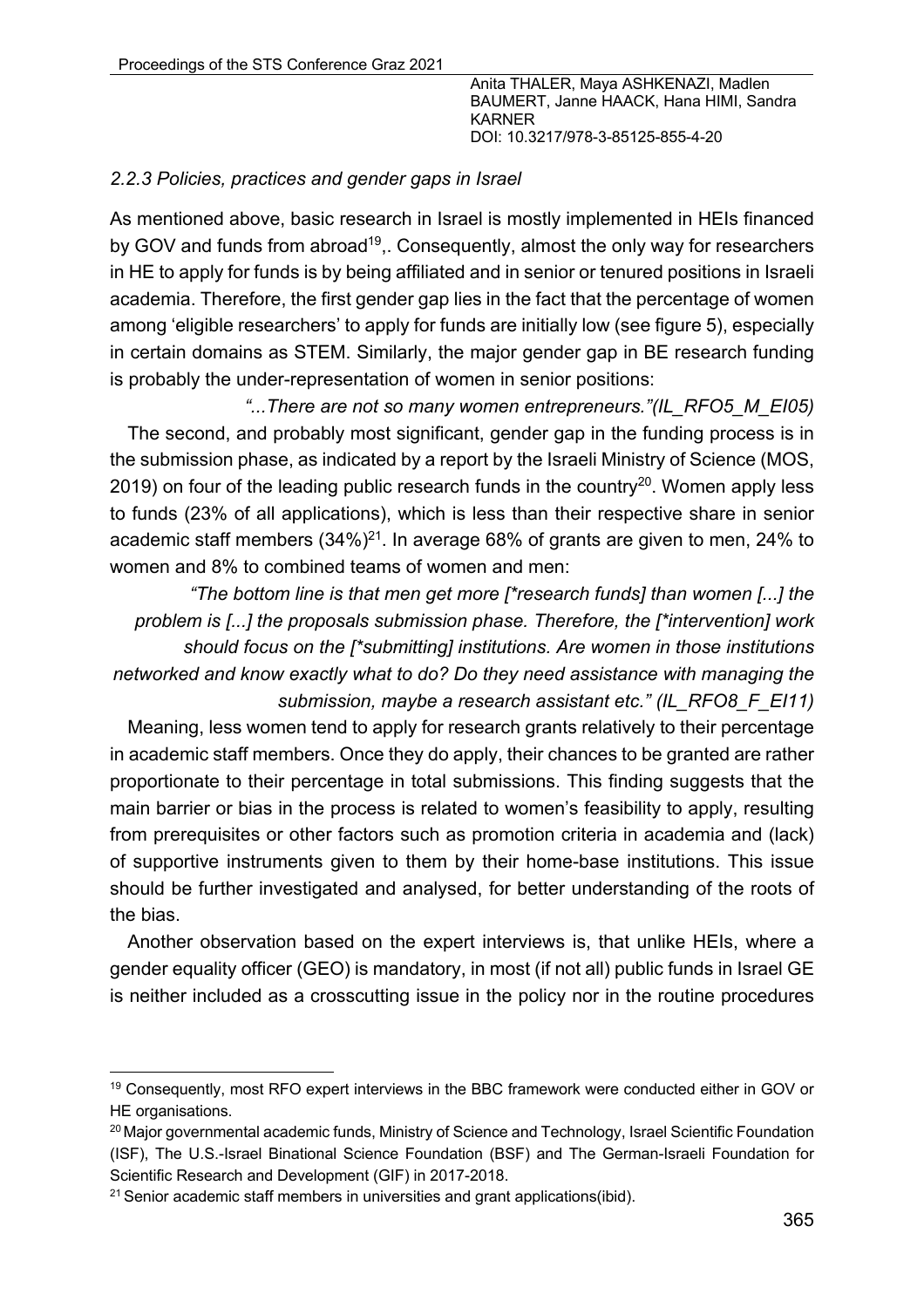of the funding process. Moreover, gender equality is sometimes perceived as a challenge to excellence or meritocracy:

*"The focus is on our work ethics. Gender is not an issue. What is important is the quality of the researchers. I can't tell about men and women figures. It's not a criterion we focus on." (IL\_RFO2\_F\_EI02)*

Finally, a gender gap which is more focused on is the post-doctorate phase. As being the entry point to senior academic positions in universities, and as required to be held abroad, this phase was recognized as a major barrier for young female researchers in Israel (MOS, 2015). In an attempt to mitigate this barrier, a few postdoc programmes for young excellent female researchers in the field of life sciences are implemented in the country. The aim of these programmes is to assist young women by allocating extra funding for their families, thus supporting their relocation abroad:

*"We have learned that the source of the problem is the spouse's position. There is no difference in the abilities of men and women. […] We have realized that when a man has to go [\*abroad] to his postdoc, […] A male scientist's mobility with his family is much more common and accepted than a female scientist's […]Women don't even get to the point where they raise and discuss the question of mobility.[…] We decided to add a scholarship of 25 thousand \$ to make it easy on the family to economically adjust to this change. We have found out that this tool encourages women to go to postdoc. This programme has been operating for the last 12 years and has impressive achievements so far." (IL\_RFO6\_M\_EI06)*

In sum, the gender gap in Israeli research funding stems from the low percentage of women in senior academic ranks. Specific postdoc programmes for young female researchers in life sciences and training and incentive programmes female entrepreneurs (IIA, 2020) are good-practice examples on an individual level, however their impact on the systemic or national levels is unclear. Regulatory strategies to promote GE in science and research on the national level are still needed to have more gender-balanced research funding processes in the country.

## **3. Conclusions**

The following conclusions are based on exhaustive desk research and 41 interviews with RFO experts and policy makers in the three high innovator countries Austria, Germany and Israel.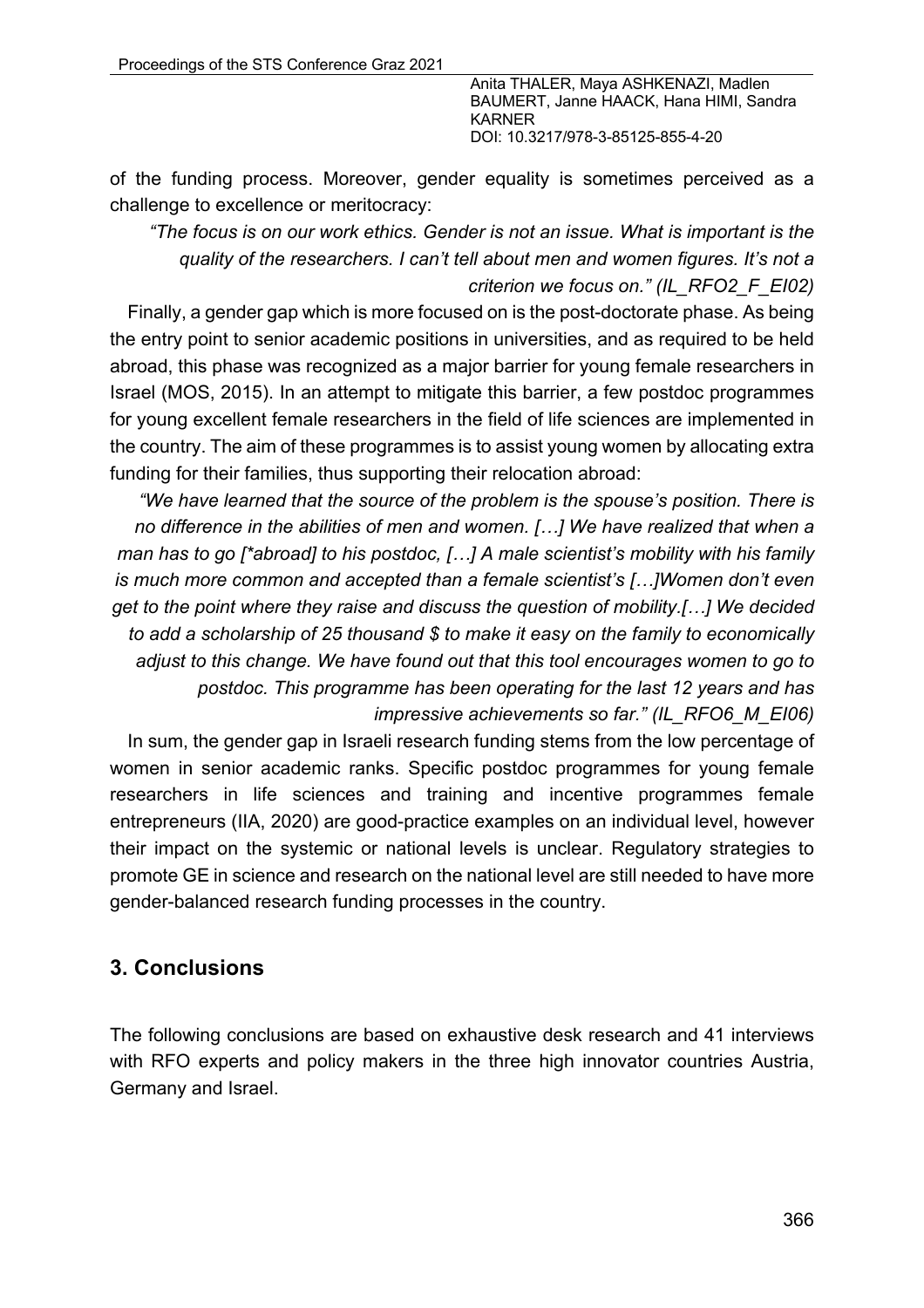#### **3.1 Research budgets and gender imbalances**

Findings from the expert interviews on research budgets, gender policies and practices confirm on the one hand general gender imbalances in funding processes regardless of place, policy, regulation or budget. This means that despite the efforts put into research in the examined strong-innovator countries, their high scientific potential might not be fully materialised due to unconscious biases along the 'leaky pipeline' of grant application and evaluation. On the other hand, the specific imbalances differ across the three countries:

Although the allocated budget for R&I in HE in Israel, Austria and Germany is different (9%, 17% and 22% respectively), the share of women researchers in the academic staff is still less than half in all three countries.

The disparity between budgets and women's participation in research is especially apparent in BE sector in Austria and Germany, where almost 70% of the total research budget is allocated, but only 15% respectively 17% are women researchers.

#### **3.2 The hidden potential lies in gender policies for all research sectors**

Despite significant regulative measures taken in HE, academia is still gender biased or gender imbalanced. This fact has an impact on women's career progression, including their chance to be funded and supported for their research.

Nevertheless, HE and research funding on a national level manifest more GE policies and GM practices than BE and research funding on regional levels. Therefore, one of the main challenges is to transfer gender-inclusive policies and practices from the national to the regional level, and from academic to industrial research.

Based on the expert interviews, it can be recommended to combine different policies and practices at all systemic levels (not only individual measures), in order to achieve effective and sustainable change:

- 1. Gender national policy and legislation in research funds, similarly to those implemented in HEIs.
- 2. Sharing of knowledge between research performing organisations and RFOs, in order to identify gender gaps and biases in their organisational processes, as well as intersections or matching points, where women might face more challenges, and thus procedures could be adapted or gender sensitisised.
- 3. Further investigations on the roots of gender gaps in funding processes and the development of tailor-made solutions (e.g. biased prerequisites).
- 4. Gender as cross-cutting issue in research funding programmes, with detailed explanations and examples in the guidelines for applicants.
- 5. Support of the management of the organisation to improve the implementation of gender equality in the individual divisions.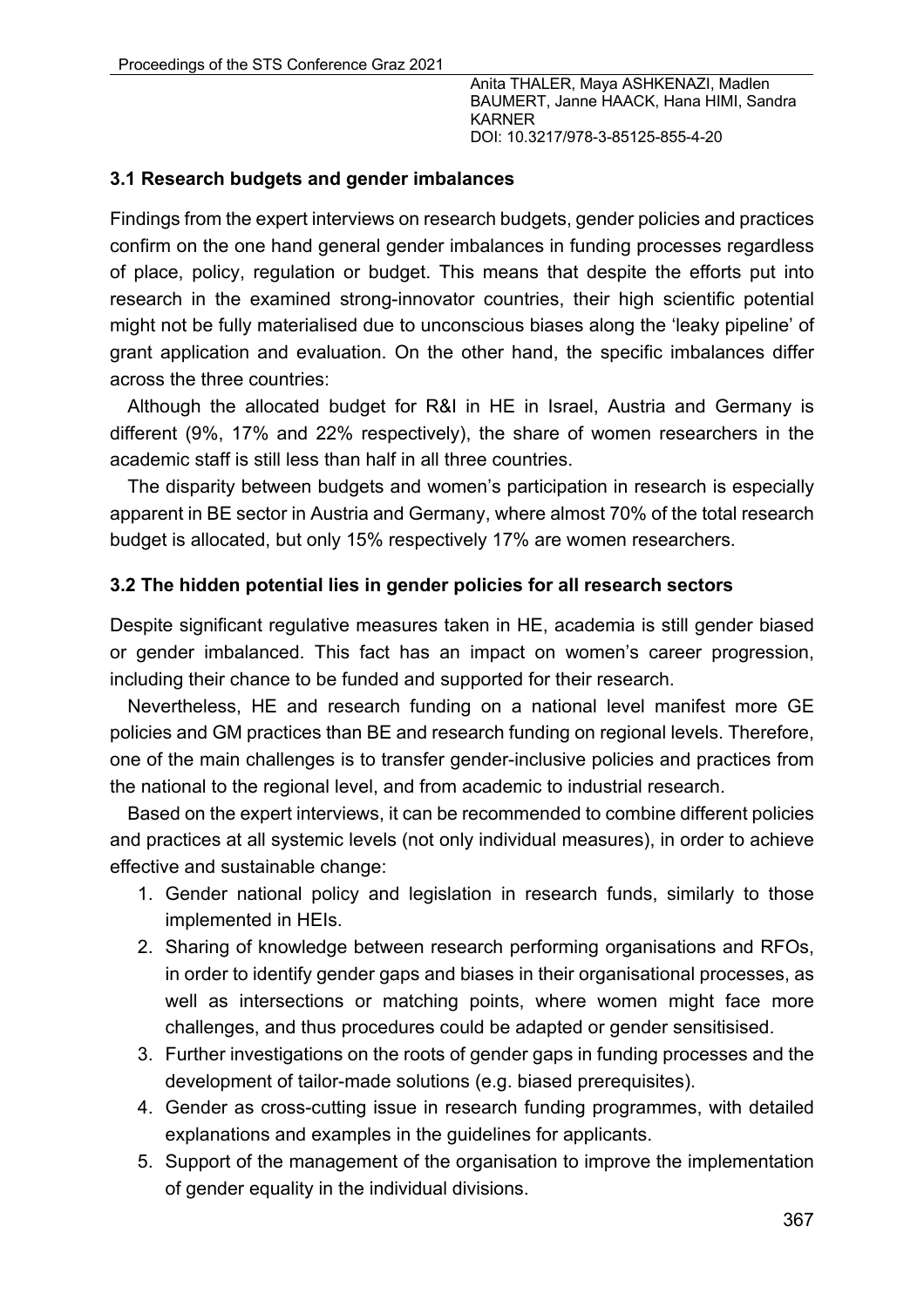- 6. Gender as a general evaluation criterion for grant reviews, carefully explained in reviewer briefing material.
- 7. Compulsory gender and/or unconscious bias training for staff of RFOs and reviewers to raise awareness and to foster a sense of commitment of RFO practitioners to promote GE within their organisations.
- 8. Constant monitoring and impact evaluation of research funding programmes, incl. gender dimensions in the whole research funding cycle.

Finally, there exists a window of opportunity in the ERA right now, as with the European Commission's 'Horizon Europe' research funding programme, the inclusion of gender equality plans (GEPs) is communicated as an eligibility criterion for proposal applications<sup>22</sup>. However, this momentum of connecting research budgets to gender policies has only the full possible impact, if this eligibility criterion will in future be applied to all sectors including BE, and if the request for GEPs will be regularly and qualitatively monitored, e.g., in the scope of the mandatory project reviews.

# **References**

- Almog, O., & Almog, T. (2020). The academia's lies: what went wrong in the university model and what will come in its place. Rishon Letzion: Yediot Ahronot Press, Israel (in Hebrew). Chapter 2.
- Benschop, Y., & Verloo, M. (2011). Gender Change, Organizational Change and Gender Equality Strategies. In E. Jeans, D. Knights, & P. Yancey-Martin, *Handbook of Gender, Work and Organization* (pp. 277-290). London: John Wiley.
- Bornmann, Lutz; Mutz, Ruediger & Daniel, Hans-Dieter (2007). Gender differences in grant peer review: A meta-analysis. Journal of Infometrics. 1. 226–238. 10.1016/j.joi.2007.03.001.
- Central Bureau of Statistics (CBS). (2011a). Table 25: R&I Personnel in the business sector international comparison. Download: https://www.cbs.gov.il/he/publications/DocLib/2014/1550/excel/t25.xls. (April 27, 2021).
- CBS. (2011b). Press release: Survey on Research and Development in Government Institutions and in Research Institutions and Units 2009. Download:

<sup>22</sup> https://ec.europa.eu/info/research-and-innovation/strategy/strategy-2020-2024/democracy-andrights/gender-equality-research-and-innovation\_en#gender-equality-plans-as-an-eligibility-criterion-inhorizon-europe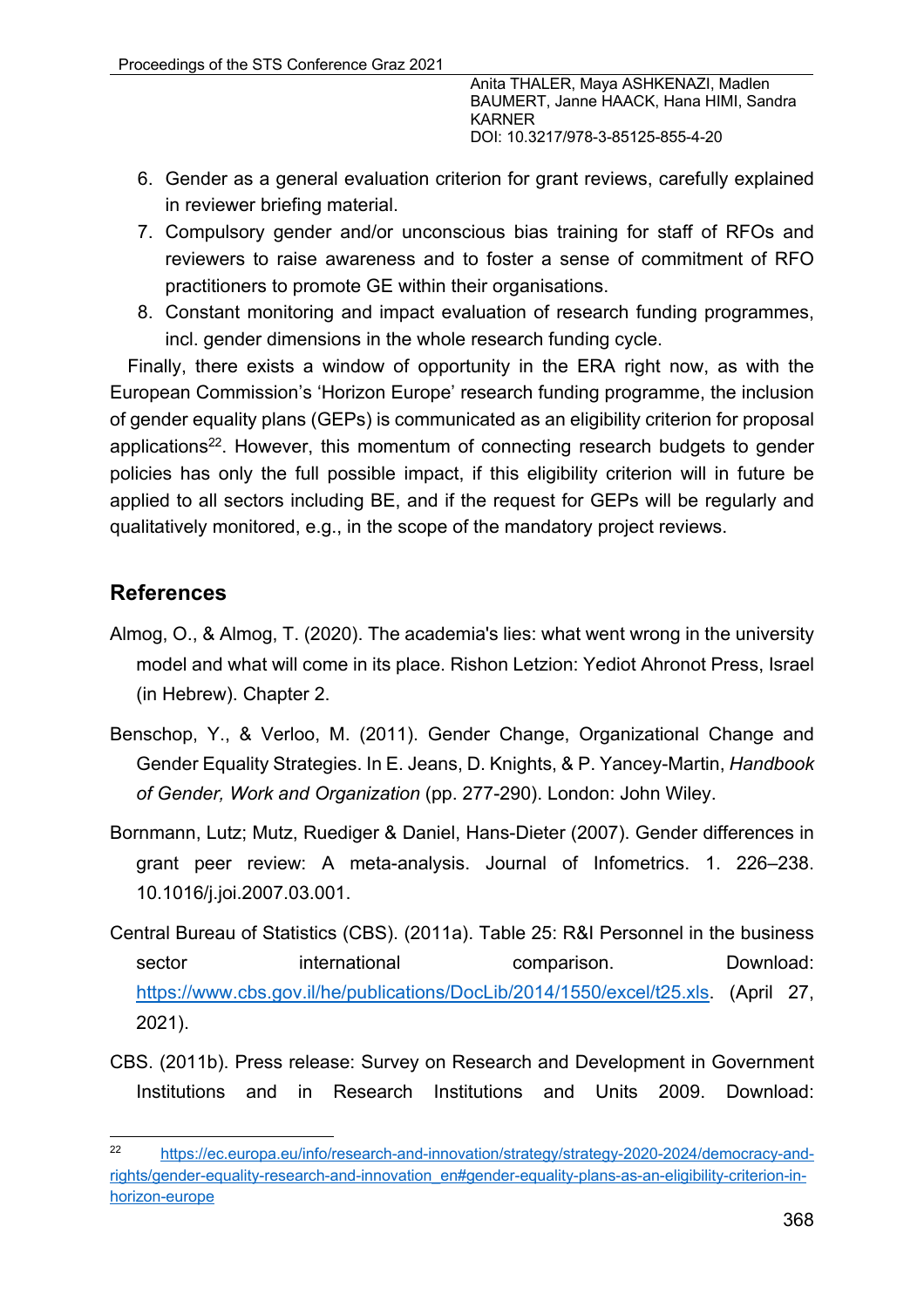https://www.cbs.gov.il/he/mediarelease/doclib/2011/292/12\_11\_292e.pdf. (April 27, 2021).

CBS. (2019). The National Expenditure on Civilian R&I 2019, Media release 345/2020. Download:

https://www.cbs.gov.il/he/mediarelease/DocLib/2020/345/12\_20\_345e.pdf. (April 27, 2021).

CBS. (2020a). Business Research and Development 2016-2017, publication no. 1786 (English and Hebrew). Download: https://www.cbs.gov.il/he/publications/DocLib/2020/1786/e\_print.pdf; https://www.cbs.gov.il/he/publications/DocLib/2020/1786/h\_print.pdf (April 19, 2021).

- CBS. (2020b). National Expenditure on Civilian Research and Development 1990- 2018, publication no. 1777. Download: https://www.cbs.gov.il/he/publications/DocLib/2020/1777\_civilian\_rd\_2018/e\_print. pdf. (April 19, 2021).
- EIGE. (2016). Institutional Transformation: Gender Mainstreaming Toolkit. (P. O. Luxembourg, Ed.) Download: https://eige.europa.eu/publications/institutionaltransformation-gender-mainstreaming-toolkit. (April 28, 2021).
- European Commission (2018a). European innovation scoreboard 2018. Download: https://op.europa.eu/en/publication-detail/-/publication/8e458033-74fc-11e8-9483- 01aa75ed71a1/language-en/format-PDF/source-99539237 (April 27, 2021).
- European Commission (2018b). She Figures. Download: https://ec.europa.eu/info/publications/she-figures-2018\_en (April 21, 2020).
- European Research Area and Innovation Committee (ERAC, 2018). 2018 Annual Report. Download: Network and the set of the set of the set of the set of the Download: https://era.gv.at/public/documents/4039/ERAC\_Annual\_Report\_2018\_adopted.pdf (April 27, 2021).
- Federal Ministry of Education, Science and Research; Federal Ministry for Transport, Innovation, and Technology & Federal Ministry for Digital and Economic Affairs (2019). Austrian Research and Technology Report. Download: https://www.bmbwf.gv.at/dam/jcr:2edd3ea0-c373-456e-8f09 faf5f984d3f7/FTB\_2019\_english.pdf (April 21, 2020).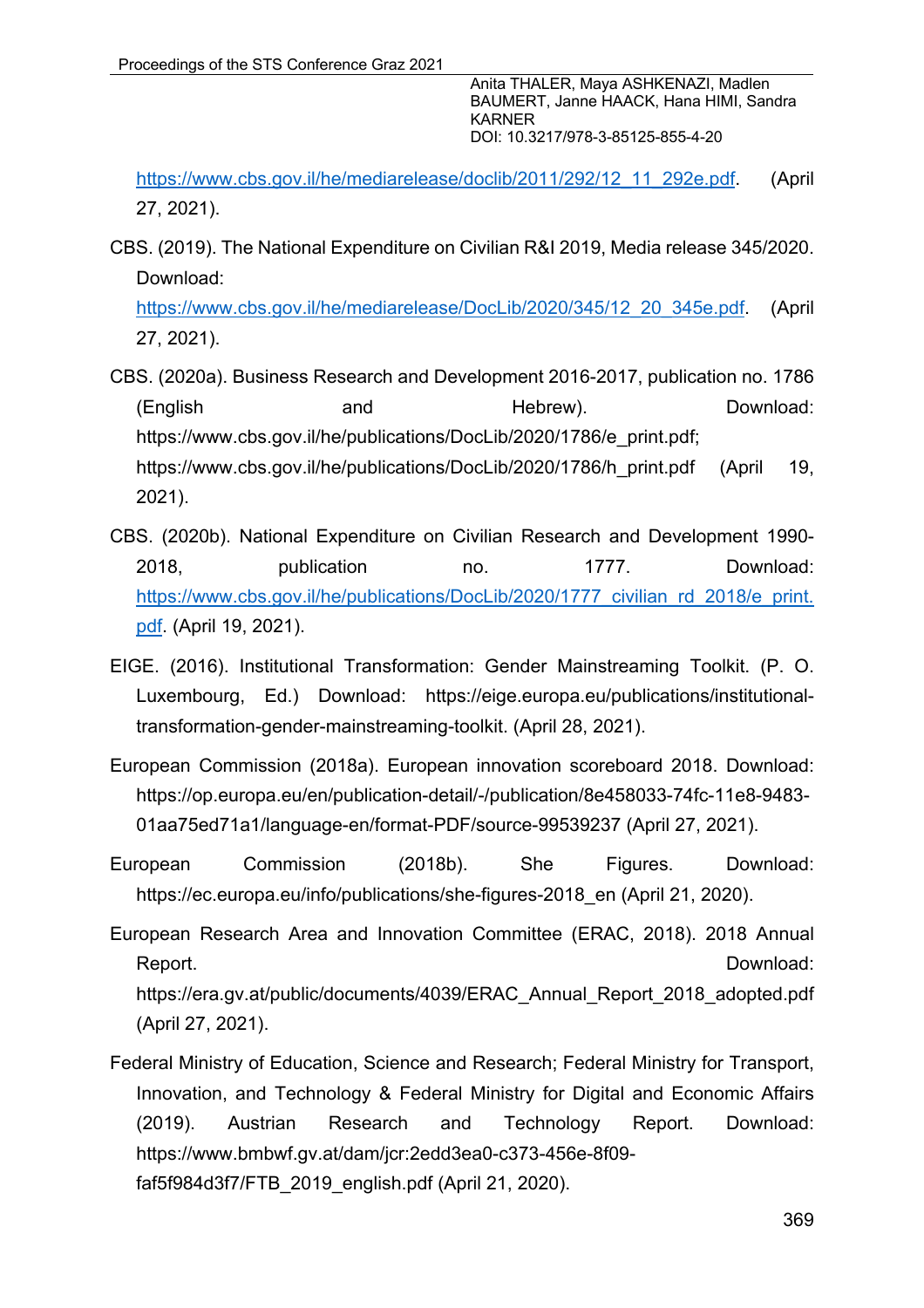- Federal Ministry of Family Affairs, Senior Citizens, Women and Youth (2020). Gleichstellungsstrategie der Bundesregierung. Download: https://www.gleichstellungsstrategie.de/resource/blob/158356/b500f2b30b7bac2fc 1446d223d0a3e19/gleichstellungsstrategie-der-bundesregierung-data.pdf (May 24, 2020).
- Federal Statistical Office (2021a). Bildungsausgaben Budget für Bildung, Forschung und Wissenschaft 2018/19. Download: https://www.destatis.de/DE/Themen/Gesellschaft-Umwelt/Bildung-Forschung-Kultur/Bildungsfinanzen-Ausbildungsfoerderung/Publikationen/Downloads-Bildungsfinanzen/bildungsausgaben-pdf-5217108.pdf?\_\_blob=publicationFile (May 24, 2020).
- Federal Statistical Office (2021b). Press release regarding the expenditures for research and development in Germany 2019. Download: https://www.destatis.de/DE/Presse/Pressemitteilungen/2021/02/PD21\_079\_217.ht ml (May 24, 2020).
- German Council of Science and Humanities (2006). Exzellenz in Wissenschaft und Forschung: Neue Wege in der Gleichstellungspolitik. Documentation of the conference on 28/29 November 2006 in Cologne. Download: https://www.wissenschaftsrat.de/download/archiv/ChancGleichDoku.pdf? blob= publicationFile&v=1 (May 24, 2020).
- Israel Innovation Authority (2020), High-Tech Human Capital Report 2020. Download: https://www.suvelocity.org/wp-content/uploads/2020/02/Start-Up-Nation-Centrals-High-Tech-Human-Capital-Report-2019.pdf (May 29, 2021).
- Ministry of Science & Technology (MOS; 2015). Promotion and Representation of Women in Higher Education Institutions: Committee Report. Ministry of Science and Technology and The Council for Higher Education- Planning and Budgeting Committee. Jerusalem (in Hebrew).
- Ministry of Science & Technology (MOS; 2019). The State of Gender Equality in Research Funds in Israel 2017-2018. In Ministry of Science and Technology and The Council for the Advancement of Women in Science and Technology. Jerusalem, Israel: Ministry of Science & Technology (in Hebrew).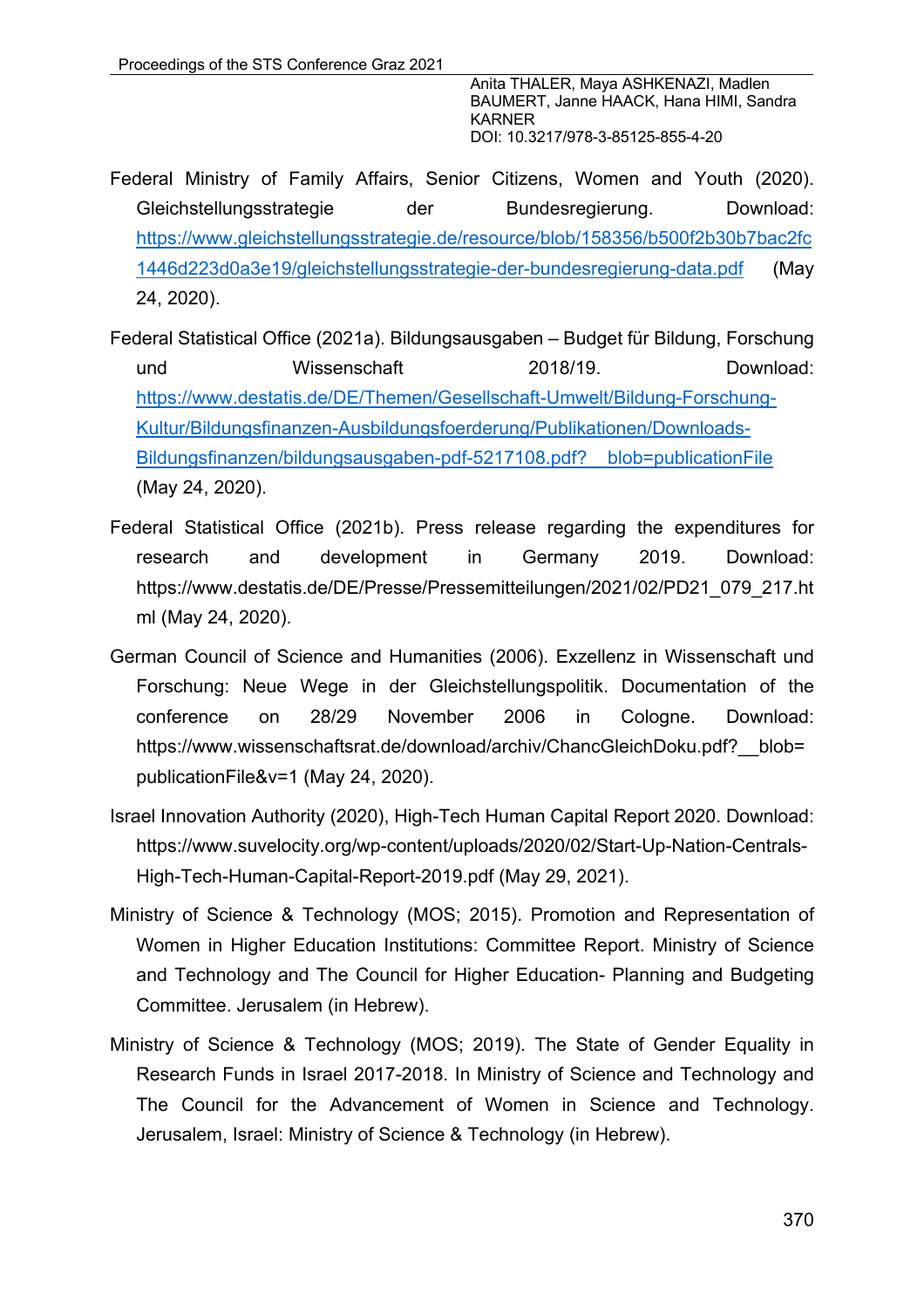- OECD. (2015). Frascati Manual 2015: Guidelines for Collecting and Reporting Data on Research and Experimental Development, The Measurement of Scientific, Technological and Innovation Activities. Paris, France: OECD Publishing.
- OECD (2018). Gross domestic spending on R&I (indicator). doi: 10.1787/d8b068b4 en (May 23, 2021).
- Pharma Fakten e.V. (2019). Pharmaindustrie als attraktiver Arbeitgeber für Frauen. Download: https://www.pharma-fakten.de/news/details/881-so-weiblich-ist-diepharmaindustrie/ (July 27, 2021).
- Republik Österreich (2011). Realising potentials, increasing dynamics, creating the future. Becoming an Innovation Leader. Strategy for research, technology and innovation of the Austrian Federal Government. Download: https://www.bundeskanzleramt.gv.at/en/topics/rti-strategy.html (Feb. 19, 2020).
- Saliterer, Iris & Korac, Sanja (2018). Externe Evaluierung der Haushaltsrechtsreform des Bundes im Jahr 2017. Download: https://www.bmf.gv.at/themen/budget/haushaltsrechtsreform/externe-evaluierungbundeshaushaltsrecht.html (Feb. 28, 2020).
- Statista (2020). Umsätze der wichtigsten Industriebranchen in Deutschland in den Jahren von 2017 bis 2019. Download: https://de.statista.com/statistik/daten/studie/241480/umfrage/umsaetze-derwichtigsten-industriebranchen-in-deutschland/ (July 27, 2021).
- Thaler, Anita & Hofstätter, Birgit (2014) Promoting women researchers' careers. An evaluation of measures in life sciences and ICT. 8th European Conference on Gender Equality in Higher Education, Vienna University of Technology, Austria, September 3-5, 2014. Download: https://gender2014.conf.tuwien.ac.at/fileadmin/t/gender2014/Full\_Papers/Thaler\_ GEHE\_Paper\_2014\_Thaler\_Hofstaetter\_final-bio.pdf (April 22, 2020).
- The Israel Academy of Sciences and Humanities. (2013). Report on the State of the Sciences in Israel – 2013 (in Hebrew). Download: https://www.academy.ac.il/SystemFiles/21708.pdf. (April 19, 2021).
- The Israel Academy of Sciences and Humanities. (2019). Report on the State of the Sciences in Israel – 2019 (full report in Hebrew). Download: